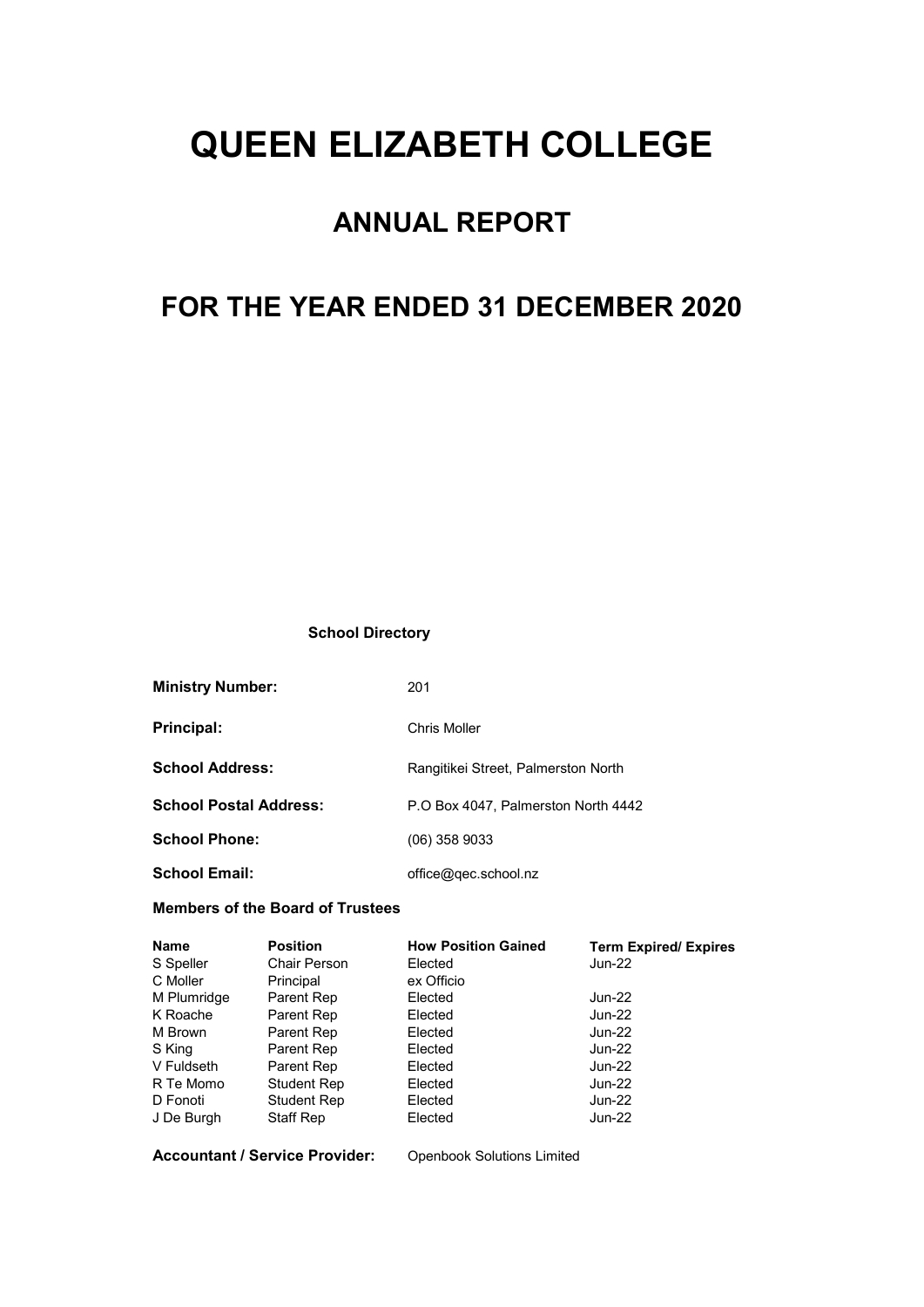# QUEEN ELIZABETH COLLEGE

Annual Report - For the year ended 31 December 2020

### Index

#### Page Statement

### Financial Statements

- 1 Statement of Responsibility
- 2 Statement of Comprehensive Revenue and Expense
- 3 Statement of Changes in Net Assets/Equity
- 4 Statement of Financial Position
- 5 Statement of Cash Flows
- 6 17 Notes to the Financial Statements

### Other Information

Analysis of Variance

Kiwisport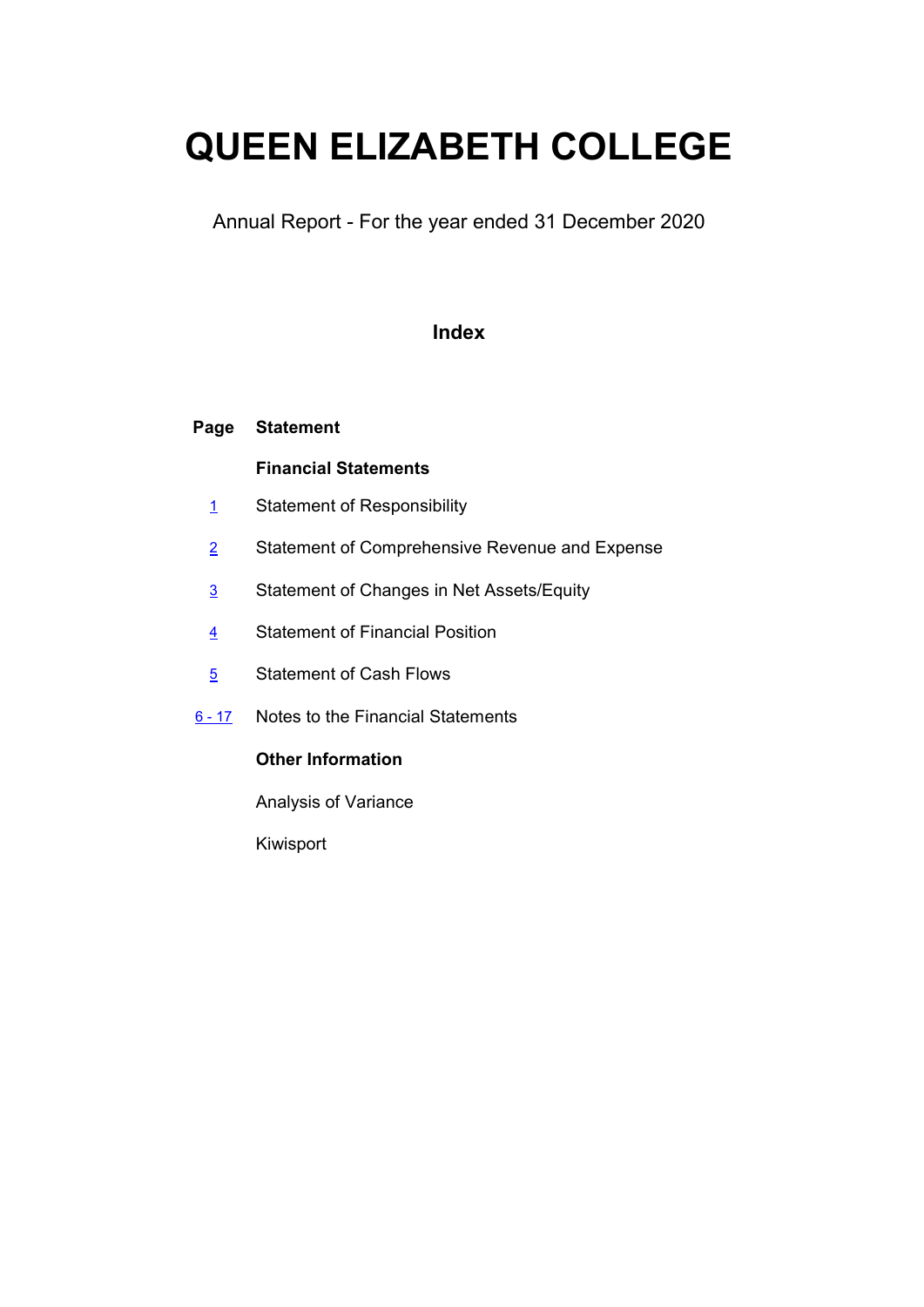### **Queen Elizabeth College Statement of Responsibility**

For the year ended 31 December 2020

The Board of Trustees accepts responsibility for the preparation of the annual financial statements and the judgements used in these financial statements.

The management (including the principal and others as directed by the Board) accepts responsibility for establishing and maintaining a system of internal controls designed to provide reasonable assurance as to the integrity and reliability of the school's financial reporting.

It is the opinion of the Board and management that the annual financial statements for the financial year ended 31 December 2020 fairly reflects the financial position and operations of the school.

The School's 2020 financial statements are authorised for issue by the Board.

efan Speller

Full Name of Board Charperson

Signature of Board Chairperson

KLUS TO PLIER **Vame of Principal** Signature of Principal

 $\mathcal{O}$  2 Date: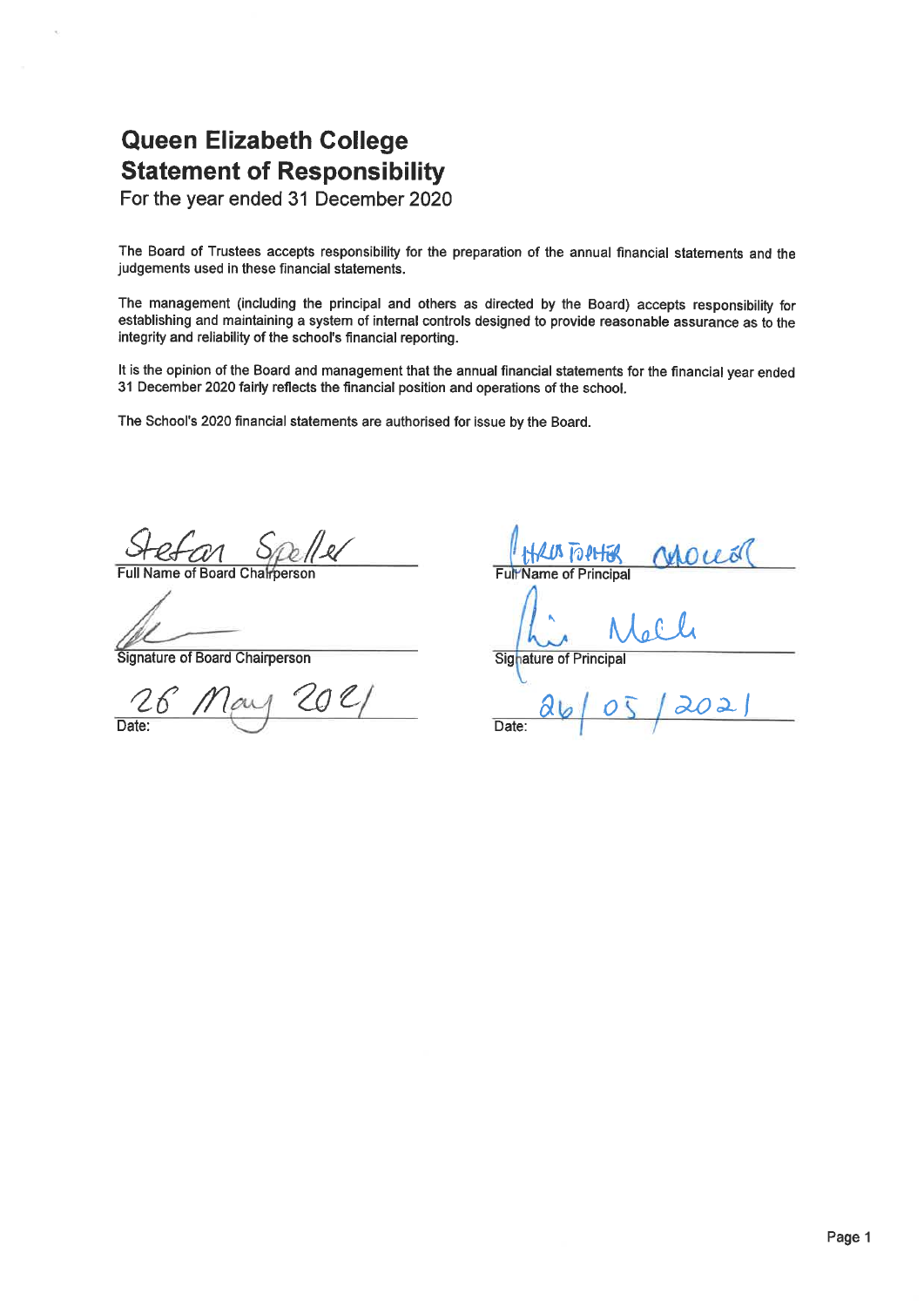## Queen Elizabeth College Statement of Comprehensive Revenue and Expense

For the year ended 31 December 2020

|                                                      |                  | 2020                | 2020<br><b>Budget</b> | 2019                |
|------------------------------------------------------|------------------|---------------------|-----------------------|---------------------|
|                                                      | <b>Notes</b>     | <b>Actual</b><br>\$ | (Unaudited)<br>\$     | <b>Actual</b><br>\$ |
| <b>Revenue</b>                                       |                  |                     |                       |                     |
| <b>Government Grants</b>                             | $\boldsymbol{2}$ | 4,751,561           | 4,352,945             | 4,141,486           |
| <b>Locally Raised Funds</b>                          | 3                | 131,399             | 192,265               | 176,270             |
| Interest income                                      |                  | 1,416               | 3,000                 | 4,129               |
| Gain on Sale of Property, Plant and Equipment        |                  | 5,152               | 0                     | 702                 |
|                                                      |                  | 4,889,528           | 4,548,210             | 4,322,587           |
| <b>Expenses</b>                                      |                  |                     |                       |                     |
| <b>Locally Raised Funds</b>                          | 3                | 66,822              | 37,500                | 71,241              |
| Learning Resources                                   | 4                | 2,757,199           | 2,691,588             | 2,560,072           |
| Administration                                       | 5                | 297.620             | 291,075               | 290,743             |
| Finance                                              |                  | 10,134              | 0                     | 14,821              |
| Property                                             | $\,6$            | 1,431,321           | 1,437,452             | 1,168,449           |
| Depreciation                                         | 7                | 134,216             | 88,000                | 106,253             |
| Loss on Uncollectable Accounts Receivable            |                  | 7,903               | 0                     | 28,231              |
|                                                      |                  | 4,705,215           | 4,545,615             | 4,239,811           |
| Net Surplus / (Deficit) for the year                 |                  | 184,313             | 2,595                 | 82,776              |
| Other Comprehensive Revenue and Expense              |                  | 0                   | $\mathbf 0$           | 0                   |
| Total Comprehensive Revenue and Expense for the Year |                  | 184,313             | 2,595                 | 82,776              |

The above Statement of Comprehensive Revenue and Expense should be read in conjunction with the accompanying notes which form part of these financial statements.

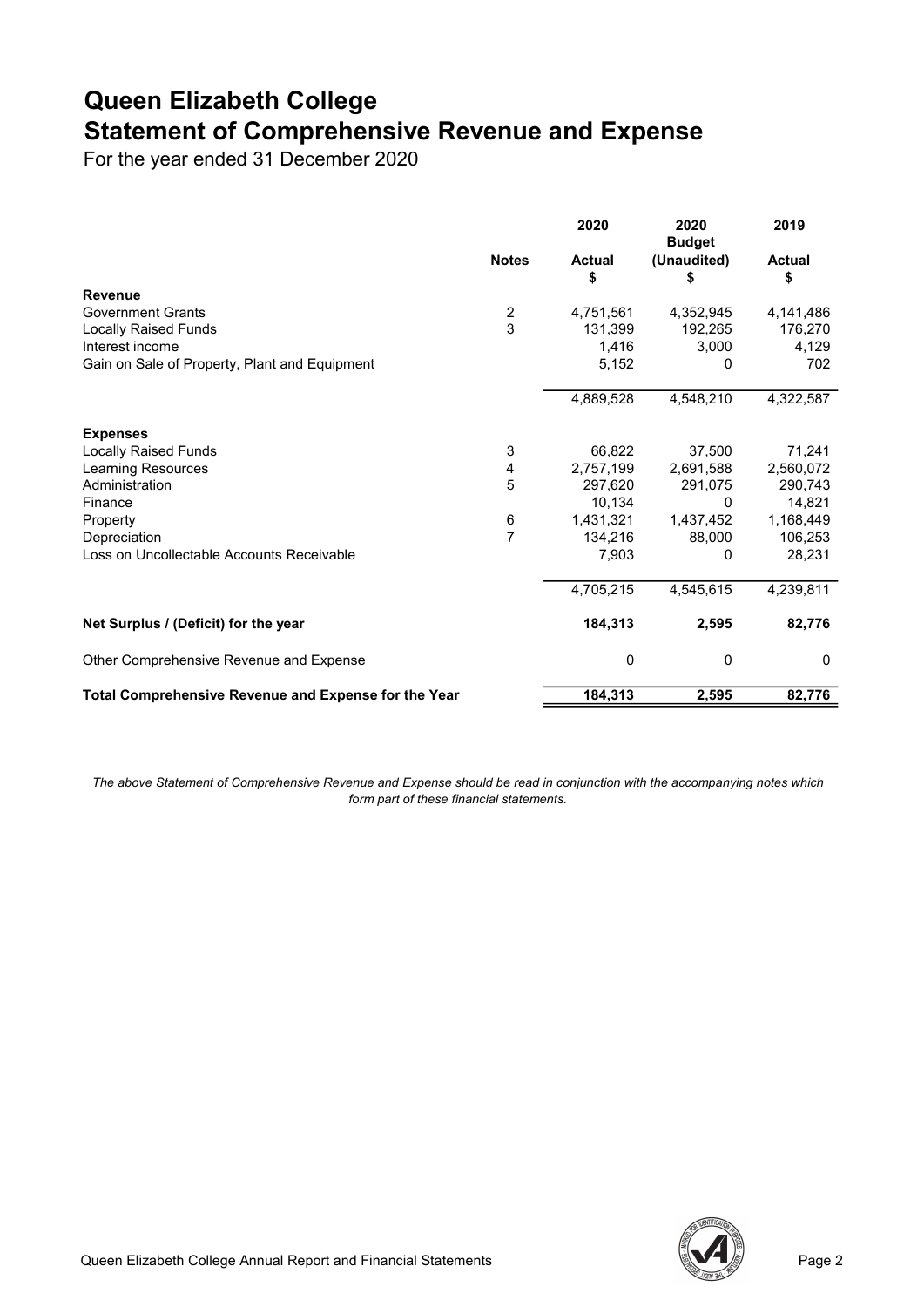## Queen Elizabeth College Statement of Changes in Net Assets/Equity

For the year ended 31 December 2020

|                                                                                                      | <b>Notes</b> | <b>Actual</b><br>2020<br>\$ | <b>Budget</b><br>(Unaudited)<br>2020<br>\$ | <b>Actual</b><br>2019<br>\$ |
|------------------------------------------------------------------------------------------------------|--------------|-----------------------------|--------------------------------------------|-----------------------------|
| <b>Balance at 1 January</b>                                                                          |              | 518,260                     | 518,260                                    | 424,287                     |
| Total comprehensive revenue and expense for the year                                                 |              | 184,313                     | 2,595                                      | 82,776                      |
| Capital Contributions from the Ministry of Education<br>Contribution - Furniture and Equipment Grant |              | $\Omega$                    | 0                                          | 11,197                      |
| <b>Equity at 31 December</b>                                                                         | 23           | 702,573                     | 520,855                                    | 518,260                     |
| <b>Retained Earnings</b>                                                                             |              | 702,573                     | 520,855                                    | 518,260                     |
| <b>Equity at 31 December</b>                                                                         |              | 702,573                     | 520,855                                    | 518,260                     |

The above Statement of Changes in Net Assets/Equity should be read in conjunction with the accompanying notes which form part of these financial statements.

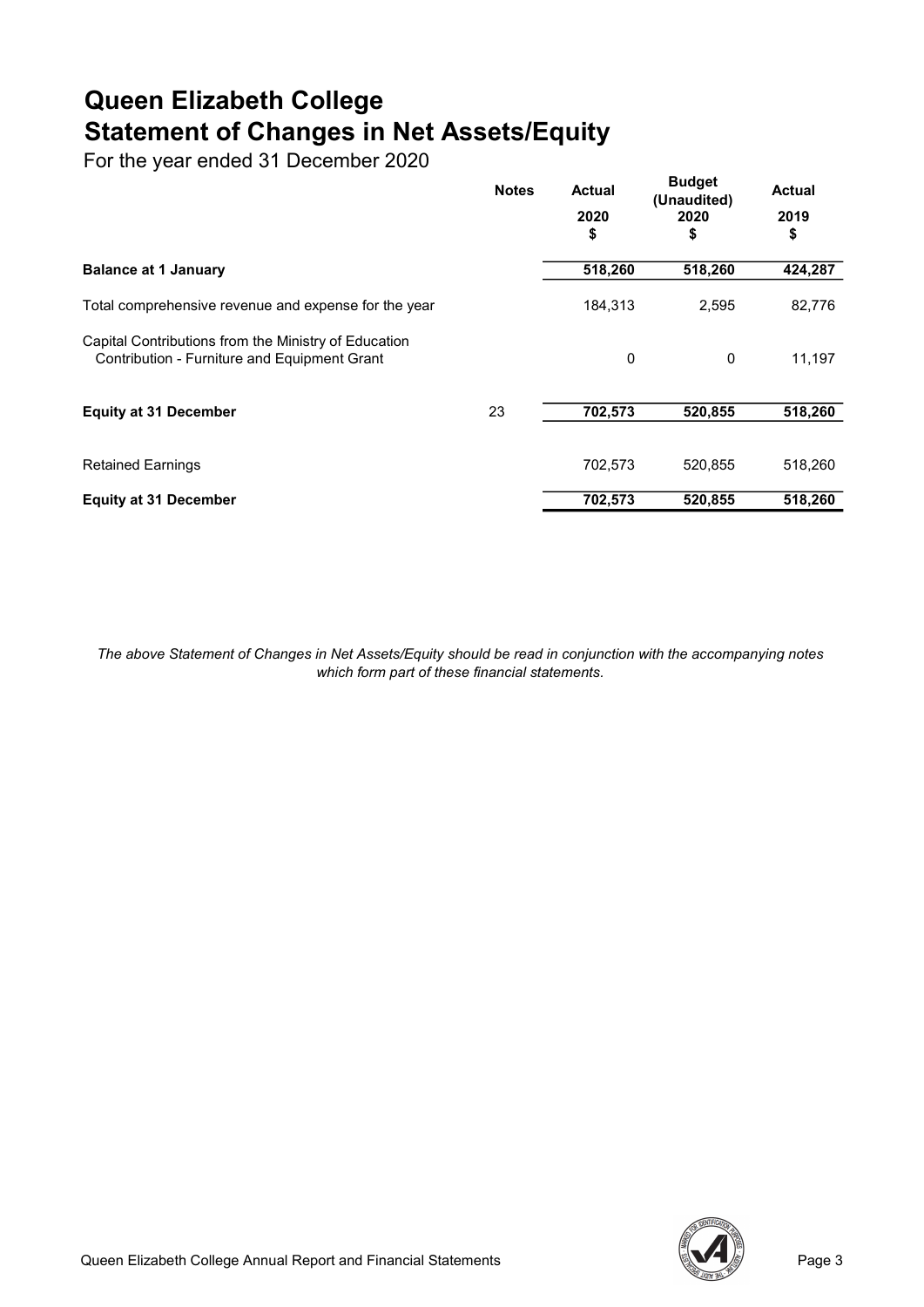## Queen Elizabeth College Statement of Financial Position

As at 31 December 2020

|                                                         |              | 2020               | 2020<br><b>Budget</b> | 2019               |
|---------------------------------------------------------|--------------|--------------------|-----------------------|--------------------|
|                                                         | <b>Notes</b> | <b>Actual</b>      | (Unaudited)           | <b>Actual</b>      |
|                                                         |              | \$                 | \$                    | \$                 |
| <b>Current Assets</b>                                   |              |                    |                       |                    |
| Cash and Cash Equivalents<br><b>Accounts Receivable</b> | 8<br>9       | 233,164<br>186,317 | 107,123<br>175,000    | 326,813<br>172,231 |
| <b>GST Receivable</b>                                   |              | 38,328             | 45,000                | 39,473             |
| Prepayments                                             |              | 13,433             | 10,000                | 10,245             |
| Inventories                                             | 10           | 34,507             | 25,000                | 23,164             |
| Investments                                             | 11           | 0                  | 100,000               | 100,000            |
|                                                         |              |                    |                       |                    |
|                                                         |              | 505,749            | 462,123               | 671,926            |
| <b>Current Liabilities</b>                              |              |                    |                       |                    |
| <b>Accounts Payable</b>                                 | 13           | 455,903            | 270,000               | 274,719            |
| Revenue Received in Advance                             | 14           | 19,514             | 12,500                | 15,735             |
| Provision for Cyclical Maintenance                      | 15           | 22,649             | 0                     | 67,002             |
| Finance Lease Liability - Current Portion               | 16           | 51,608             | 49,731                | 57,311             |
| Funds held for Capital Works Projects                   | 17           | 16,335             | 0                     | 197,783            |
|                                                         |              | 566,009            | 332,231               | 612,550            |
| <b>Working Capital Surplus/(Deficit)</b>                |              | (60, 260)          | 129,893               | 59,376             |
| <b>Non-current Assets</b>                               |              |                    |                       |                    |
| Property, Plant and Equipment                           | 12           | 811,669            | 536,379               | 614,379            |
|                                                         |              | 811,669            | 536,379               | 614,379            |
| <b>Non-current Liabilities</b>                          |              |                    |                       |                    |
| Provision for Cyclical Maintenance                      | 15           | 31,912             | 131,554               | 91,902             |
| <b>Finance Lease Liability</b>                          | 16           | 16,924             | 13,862                | 63,593             |
|                                                         |              | 48,836             | 145,416               | 155,495            |
| <b>Net Assets</b>                                       |              | 702,573            | 520,855               | 518,260            |
|                                                         |              |                    |                       |                    |
| <b>Equity</b>                                           | 23           | 702,573            | 520,855               | 518,260            |
|                                                         |              |                    |                       |                    |

The above Statement of Financial Position should be read in conjunction with the accompanying notes which form part of these financial statements.

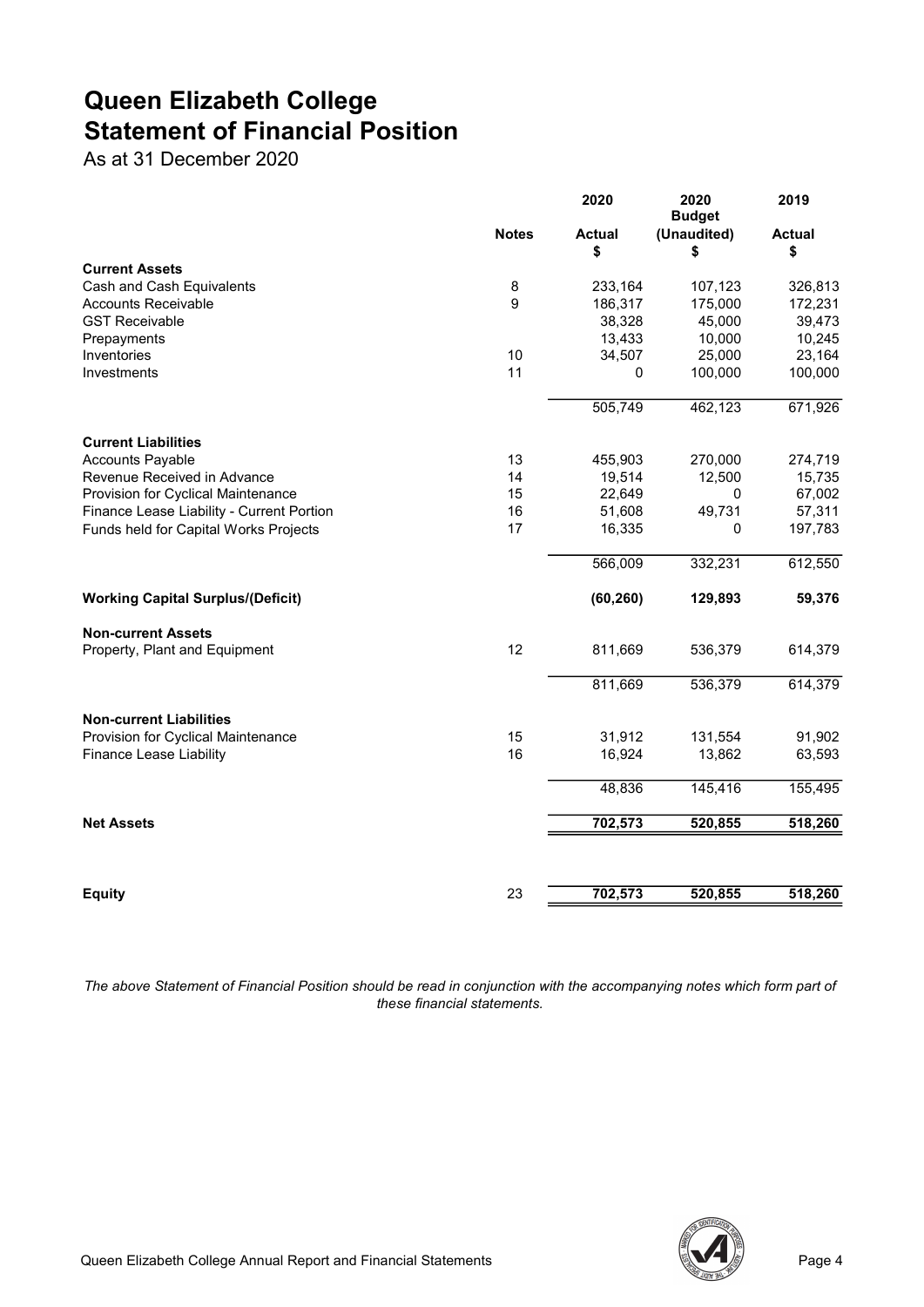### Queen Elizabeth College Statement of Cash Flows

For the year ended 31 December 2020

|                                                                     |             | 2020                | 2020<br><b>Budget</b> | 2019         |
|---------------------------------------------------------------------|-------------|---------------------|-----------------------|--------------|
|                                                                     | <b>Note</b> | <b>Actual</b><br>\$ | (Unaudited)<br>\$     | Actual<br>\$ |
| <b>Cash flows from Operating Activities</b>                         |             |                     |                       |              |
| <b>Government Grants</b>                                            |             | 1,271,812           | 1,040,660             | 1,067,492    |
| <b>Locally Raised Funds</b>                                         |             | 143,906             | 141,500               | 194,380      |
| Goods and Services Tax (net)                                        |             | 1,147               | (2,769)               | 688          |
| Payments to Employees                                               |             | (615, 782)          | (529, 500)            | (582, 260)   |
| Payments to Suppliers                                               |             | (531, 443)          | (541, 688)            | (569, 483)   |
| Cyclical Maintenance Payments in the year                           |             | (77, 399)           | (72, 349)             | (3,293)      |
| <b>Interest Paid</b>                                                |             | (10, 134)           | 0                     | (14, 821)    |
| <b>Interest Received</b>                                            |             | 1,416               | 3,000                 | 4,129        |
| Net cash from Operating Activities                                  |             | 183,523             | 38,854                | 96,832       |
| <b>Cash flows from Investing Activities</b>                         |             |                     |                       |              |
| Proceeds from Sale of Property, Plant & Equipment (and Intangibles) |             | 5,152               | 0                     | 951          |
| Purchase of Property, Plant & Equipment (and Intangibles)           |             | (204, 618)          | (10,000)              | (79, 176)    |
| Proceeds from Sale of Investments                                   |             | 100,000             | 0                     | 100,000      |
| Net cash from Investing Activities                                  |             | (99, 466)           | (10,000)              | 21,775       |
| <b>Cash flows from Financing Activities</b>                         |             |                     |                       |              |
| Furniture and Equipment Grant                                       |             | 0                   | 0                     | 11,197       |
| <b>Finance Lease Payments</b>                                       |             | (50, 954)           | (50, 761)             | (45, 504)    |
| Painting contract payments                                          |             | 0                   | O                     | (26, 322)    |
| Funds Held for Capital Works Projects                               |             | (126, 752)          | (197, 783)            | 237,232      |
| Net cash from Financing Activities                                  |             | (177, 706)          | (248, 544)            | 176,604      |
| Net increase/(decrease) in cash and cash equivalents                |             | (93, 649)           | (219, 690)            | 295,210      |
| Cash and cash equivalents at the beginning of the year              | 8           | 326,813             | 326,813               | 31,603       |
| Cash and cash equivalents at the end of the year                    | 8           | 233,164             | 107,123               | 326,813      |

The statement of cash flows records only those cash flows directly within the control of the School. This means centrally funded teachers' salaries and the use of land and buildings grant and expense have been excluded.

The above Statement of Cash Flows should be read in conjunction with the accompanying notes which form part of these financial statements.

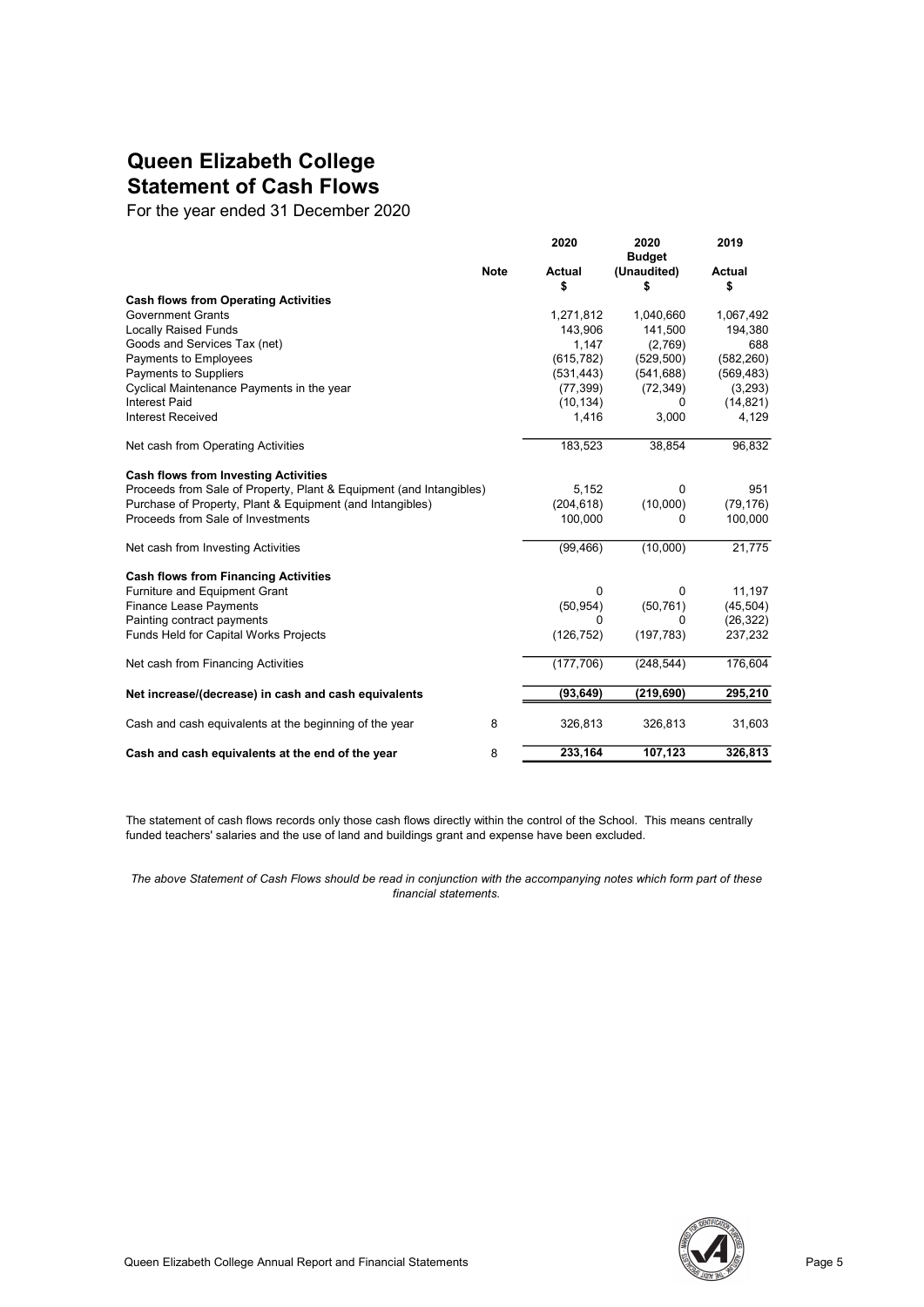### Queen Elizabeth College Notes to the Financial Statements

For the year ended 31 December 2020

#### 1. Statement of Accounting Policies

#### a) Reporting Entity

Queen Elizabeth College (the School) is a Crown entity as specified in the Crown Entities Act 2004 and a school as described in the Education and Training Act 2020. The Board of Trustees (the Board) is of the view that the School is a public benefit entity for financial reporting purposes.

#### b) Basis of Preparation

#### Reporting Period

The financial reports have been prepared for the period 1 January 2020 to 31 December 2020 and in accordance with the requirements of the Public Finance Act 1989.

#### Basis of Preparation

The financial statements have been prepared on a going concern basis, and the accounting policies have been consistently applied throughout the period.

#### Financial Reporting Standards Applied

The Education and Training Act 2020 requires the School, as a Crown entity, to prepare financial statements in accordance with generally accepted accounting practice. The financial statements have been prepared in accordance with generally accepted accounting practice in New Zealand, applying Public Sector Public Benefit Entity (PBE) Standards Reduced Disclosure Regime as appropriate to public benefit entities that qualify for Tier 2 reporting. The school is considered a Public Benefit Entity as it meets the criteria specified as "having a primary objective to provide goods and/or services for community or social benefit and where any equity has been provided with a view to supporting that primary objective rather than for financial return to equity holders".

#### PBE Accounting Standards Reduced Disclosure Regime

The School qualifies for Tier 2 as the school is not publicly accountable and is not considered large as it falls below the expenditure threshold of \$30 million per year. All relevant reduced disclosure concessions have been taken.

#### Measurement Base

The financial statements are prepared on the historical cost basis unless otherwise noted in a specific accounting policy.

#### Presentation Currency

These financial statements are presented in New Zealand dollars, rounded to the nearest dollar.

#### Specific Accounting Policies

The accounting policies used in the preparation of these financial statements are set out below.

#### Critical Accounting Estimates And Assumptions

The preparation of financial statements requires management to make judgements, estimates and assumptions that affect the application of accounting policies and the reported amounts of assets, liabilities, revenue and expenses. Actual results may differ from these estimates.

Estimates and underlying assumptions are reviewed on an ongoing basis. Revisions to accounting estimates are recognised in the period in which the estimate is revised and in any future periods affected.

#### Useful lives of property, plant and equipment

The School reviews the estimated useful lives of property, plant and equipment at the end of each reporting date. The School believes that the estimated useful lives of the property, plant and equipment as disclosed in the significant accounting policies are appropriate to the nature of the property, plant and equipment at reporting date. Property, plant and equipment is disclosed at note 12.

#### Cyclical maintenance provision

A school recognises its obligation to maintain the Ministry's buildings in a good state of repair as a provision for cyclical maintenance. This provision relates mainly to the painting of the school buildings. The estimate is based on the school's long term maintenance plan which is prepared as part of its 10 Year Property Planning process. During the year, the Board assesses the reasonableness of its 10 Year Property Plan on which the provision is based. Cyclical maintenance is disclosed at Note 15.

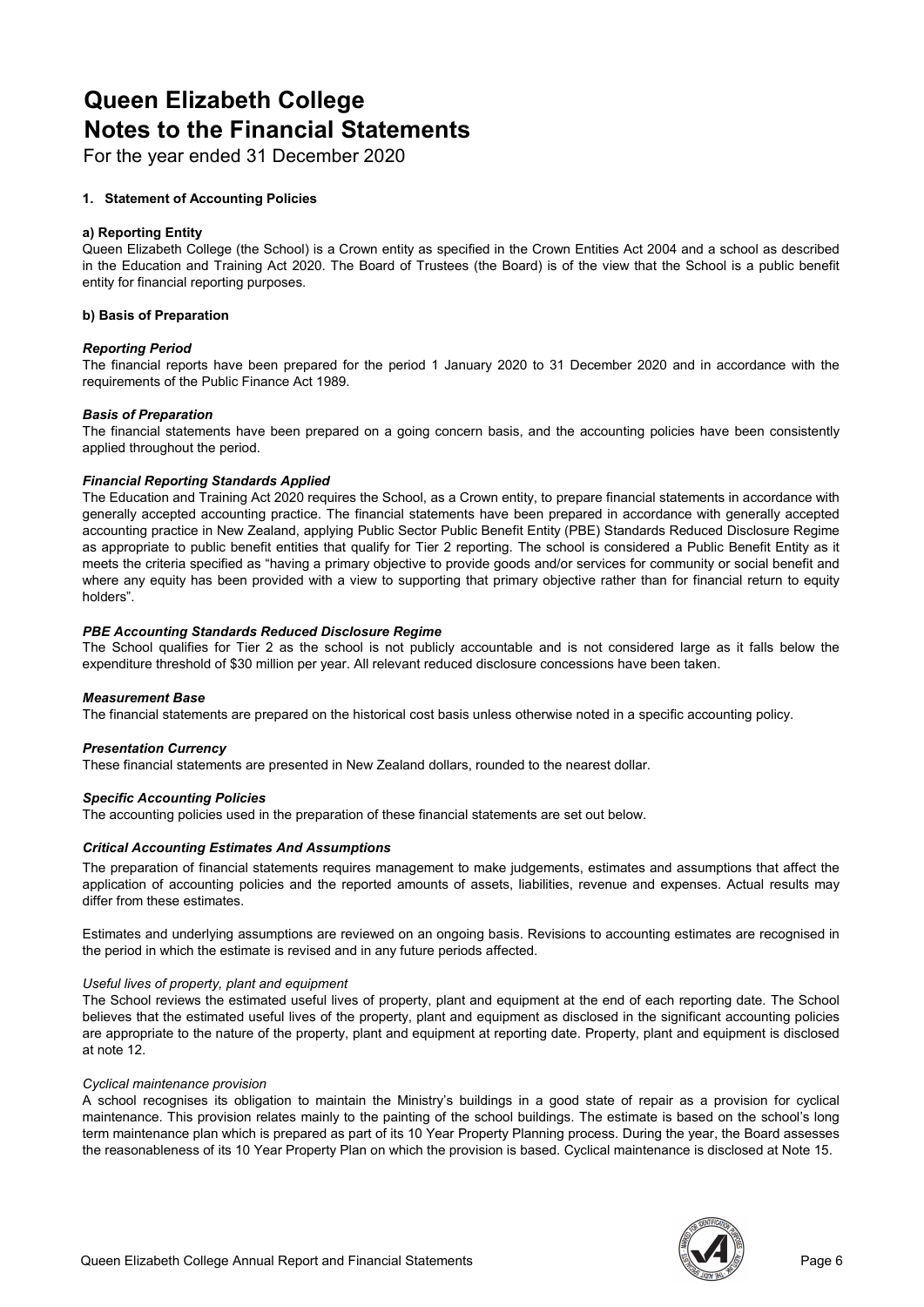#### Critical Judgements in applying accounting policies

Management has exercised the following critical judgements in applying accounting policies:

#### Classification of leases

Determining whether a lease is a finance lease or an operating lease requires judgement as to whether the lease transfers substantially all the risks and rewards of ownership to the school. Judgement is required on various aspects that include, but are not limited to, the fair value of the leased asset, the economic life of the leased asset, whether or not to include renewal options in the lease term, and determining an appropriate discount rate to calculate the present value of the minimum lease payments. Classification as a finance lease means the asset is recognised in the statement of financial position as property, plant, and equipment, whereas for an operating lease no such asset is recognised.

#### Recognition of grants

The School reviews the grants monies received at the end of each reporting period and whether any require a provision to carry forward amounts unspent. The School believes all grants received have been appropriately recognised as a liability if required. Government grants are disclosed at note 2.

#### c) Revenue Recognition

#### Government Grants

The school receives funding from the Ministry of Education. The following are the main types of funding that the School receives;

Operational grants are recorded as revenue when the School has the rights to the funding, which is in the year that the funding is received.

Teachers salaries grants are recorded as revenue when the School has the rights to the funding in the salary period they relate to. The grants are not received in cash by the School and are paid directly to teachers by the Ministry of Education.

Use of land and buildings grants are recorded as revenue in the period the School uses the land and buildings. These are not received in cash by the School as they equate to the deemed expense for using the land and buildings which are owned by the Crown.

#### Other Grants

Other grants are recorded as revenue when the School has the rights to the funding, unless there are unfulfilled conditions attached to the grant, in which case the amount relating to the unfulfilled conditions is recognised as a liability and released to revenue as the conditions are fulfilled.

#### Donations, Gifts and Bequests

Donations, gifts and bequests are recorded as revenue when their receipt is formally acknowledged by the School.

#### Interest Revenue

Interest Revenue earned on cash and cash equivalents and investments is recorded as revenue in the period it is earned.

#### d) Use of Land and Buildings Expense

The property from which the School operates is owned by the Crown and managed by the Ministry of Education on behalf of the Crown. The School's use of the land and buildings as occupant is based on a property occupancy document as gazetted by the Ministry. The expense is based on an assumed market rental yield on the value of land and buildings as used for rating purposes. This is a non-cash expense that is offset by a non-cash grant from the Ministry.

#### e) Finance Lease Payments

Finance lease payments are apportioned between the finance charge and the reduction of the outstanding liability. The finance charge is allocated to each period during the lease term on an effective interest basis.

#### f) Cash and Cash Equivalents

Cash and cash equivalents include cash on hand, bank balances, deposits held at call with banks, and other short term highly liquid investments with original maturities of 90 days or less, and bank overdrafts. The carrying amount of cash and cash equivalents represent fair value.

#### g) Accounts Receivable

Short-term receivables are recorded at the amount due, less an allowance for credit losses (uncollectible debts). The school applies the simplified expected credit loss model of recognising lifetime expected credit losses for receivables. In measuring expected credit losses, short-term receivables have been assessed on a collective basis as they possess shared credit risk characteristics. They have been grouped based on the days past due. Short-term receivables are written off when there is no reasonable expectation of recovery. Indicators that there is no reasonable expectation of recovery include the debtor being in liquidation.

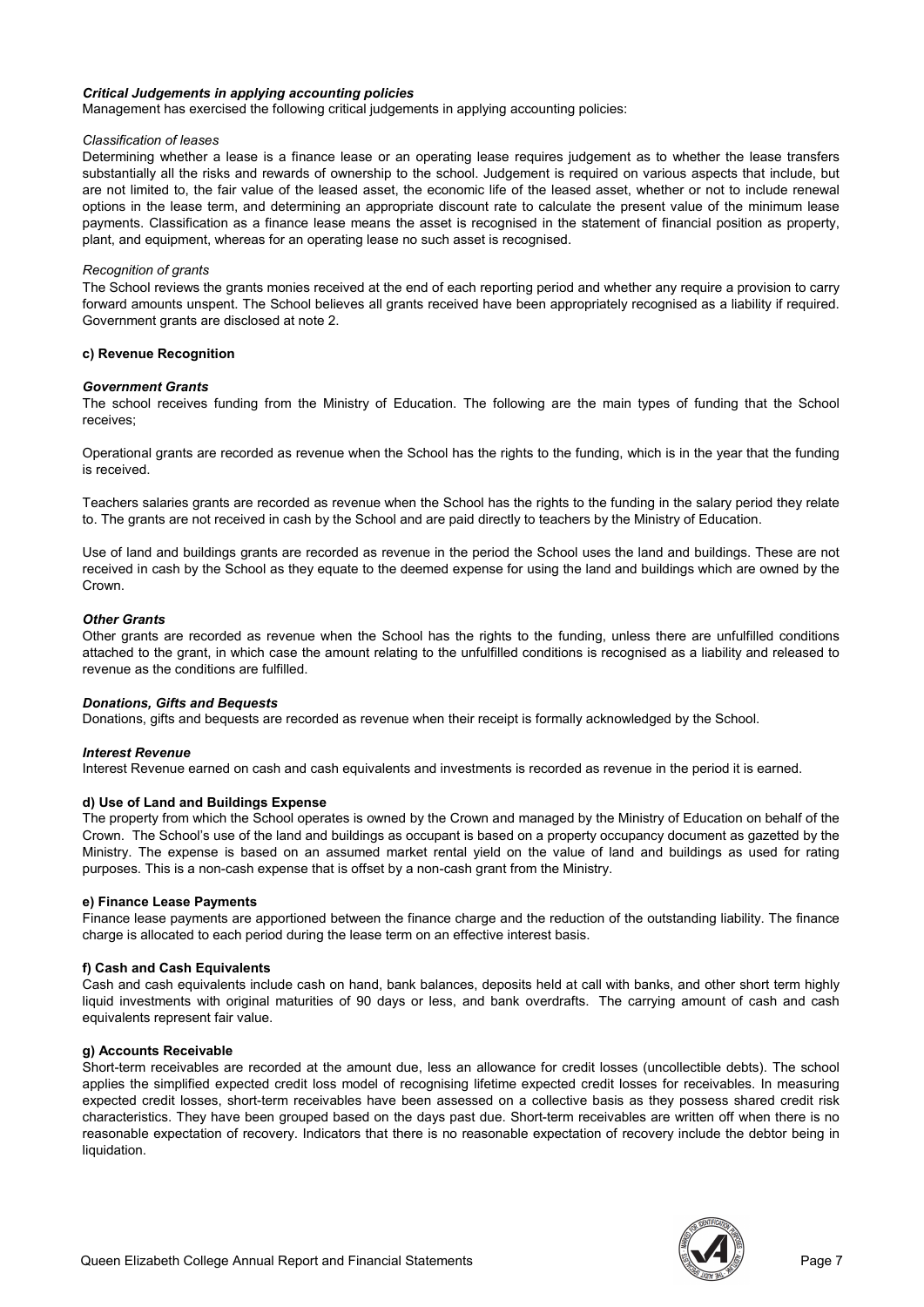#### h) Inventories

Inventories are consumable items held for sale and comprised of school uniforms. They are stated at the lower of cost and net realisable value. Cost is determined on a first in, first out basis. Net realisable value is the estimated selling price in the ordinary course of activities less the estimated costs necessary to make the sale. Any write down from cost to net realisable value is recorded as an expense in the Statement of Comprehensive Revenue and Expense in the period of the write down.

#### i) Investments

Bank term deposits are initially measured at the amount invested. Interest is subsequently accrued and added to the investment balance. A loss allowance for expected credit losses is recognised if the estimated loss allowance is not trivial.

#### j) Property, Plant and Equipment

Land and buildings owned by the Crown are excluded from these financial statements. The Board's use of the land and buildings as 'occupant' is based on a property occupancy document.

Improvements to buildings owned by the Crown are recorded at cost, less accumulated depreciation and impairment losses.

Property, plant and equipment are recorded at cost or, in the case of donated assets, fair value at the date of receipt, less accumulated depreciation and impairment losses. Cost or fair value as the case may be, includes those costs that relate directly to bringing the asset to the location where it will be used and making sure it is in the appropriate condition for its intended use.

Property, plant and equipment acquired with individual values under \$1,000 are not capitalised, they are recognised as an expense in the Statement of Comprehensive Revenue and Expense.

Gains and losses on disposals (i.e. sold or given away) are determined by comparing the proceeds received with the carrying amounts (i.e. the book value). The gain or loss arising from the disposal of an item of property, plant and equipment is recognised in the Statement of Comprehensive Revenue and Expense.

#### Finance Leases

A finance lease transfers to the lessee substantially all the risks and rewards incidental to ownership of an asset, whether or not title is eventually transferred. At the start of the lease term, finance leases are recognised as assets and liabilities in the statement of financial position at the lower of the fair value of the leased asset or the present value of the minimum lease payments. The finance charge is charged to the surplus or deficit over the lease period so as to produce a constant periodic rate of interest on the remaining balance of the liability. The amount recognised as an asset is depreciated over its useful life. If there is no reasonable certainty whether the school will obtain ownership at the end of the lease term, the asset is fully depreciated over the shorter of the lease term and its useful life.

#### **Depreciation**

Property, plant and equipment except for library resources are depreciated over their estimated useful lives on a straight line basis. Library resources are depreciated on a diminishing value basis. Depreciation of all assets is reported in the Statement of Comprehensive Revenue and Expense.

The estimated useful lives of the assets are: Building improvements to Crown Owned Assets 10 - 100 years 10 - 100 years Furniture and equipment  $0 - 20$  years<br>
Information and communication technology  $3 - 10$  years Information and communication technology Motor vehicles 5 - 20 years Leased assets held under a Finance Lease Term of Lease Term of Lease Library resources 12.5% Diminishing value

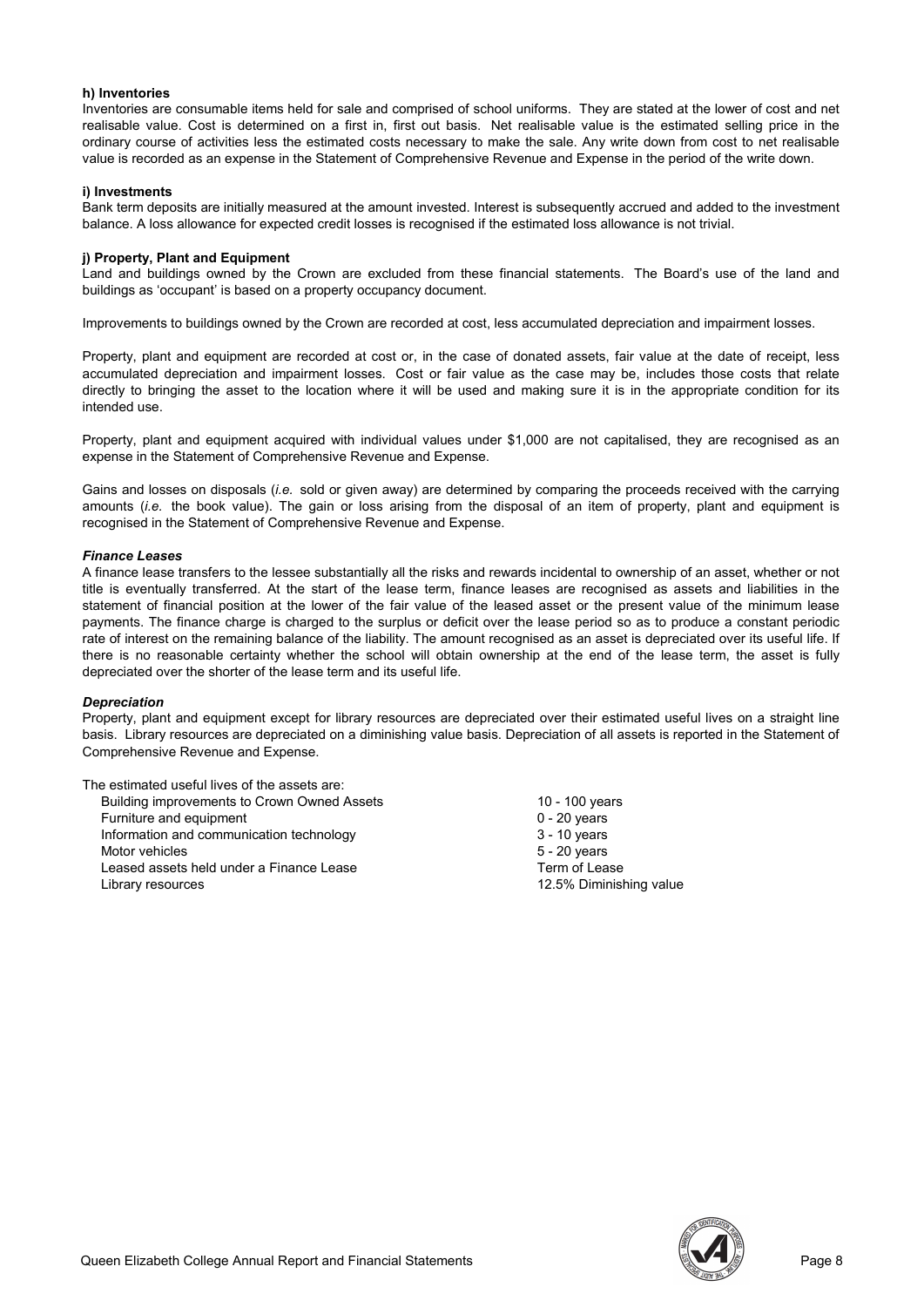#### k) Impairment of property, plant, and equipment and intangible assets

The school does not hold any cash generating assets. Assets are considered cash generating where their primary objective is to generate a commercial return.

#### Non cash generating assets

Property, plant, and equipment and intangible assets held at cost that have a finite useful life are reviewed for impairment whenever events or changes in circumstances indicate that the carrying amount may not be recoverable. An impairment loss is recognised for the amount by which the asset's carrying amount exceeds its recoverable service amount. The recoverable service amount is the higher of an asset's fair value less costs to sell and value in use.

Value in use is determined using an approach based on either a depreciated replacement cost approach, restoration cost approach, or a service units approach. The most appropriate approach used to measure value in use depends on the nature of the impairment and availability of information.

If an asset's carrying amount exceeds its recoverable service amount, the asset is regarded as impaired and the carrying amount is written down to the recoverable amount. The total impairment loss is recognised in the surplus or deficit.

The reversal of an impairment loss is recognised in the surplus or deficit.

#### l) Accounts Payable

Accounts Payable represents liabilities for goods and services provided to the School prior to the end of the financial year which are unpaid. Accounts Payable are recorded at the amount of cash required to settle those liabilities. The amounts are unsecured and are usually paid within 30 days of recognition.

#### m) Employee Entitlements

#### Short-term employee entitlements

Employee benefits that are due to be settled within 12 months after the end of the period in which the employee renders the related service are measured based on accrued entitlements at current rates of pay. These include salaries and wages accrued up to balance date, and also annual leave earned, by non teaching staff, to but not yet taken at balance date.

#### n) Revenue Received in Advance

Revenue received in advance relates to fees received from students where there are unfulfilled obligations for the School to provide services in the future. The fees are recorded as revenue as the obligations are fulfilled and the fees earned.

#### o) Provision for Cyclical Maintenance

The property from which the School operates is owned by the Crown, and is vested in the Ministry. The Ministry has gazetted a property occupancy document that sets out the Board's property maintenance responsibilities. The Board is responsible for maintaining the land, buildings and other facilities on the School site in a state of good order and repair.

Cyclical maintenance, which involves painting the interior and exterior of the School, makes up the most significant part of the Board's responsibilities outside day-to-day maintenance. The provision for cyclical maintenance represents the obligation the Board has to the Ministry and is based on the Board's ten year property plan (10YPP).

#### p) Financial Instruments

The School's financial assets comprise cash and cash equivalents, accounts receivable, and investments. All of these financial assets are categorised as "financial assets measured at amortised cost" for accounting purposes in accordance with financial reporting standards.

The School's financial liabilities comprise accounts payable and finance lease liability. All of these financial liabilities are categorised as "financial liabilities measured at amortised cost" for accounting purposes in accordance with financial reporting standards.

#### q) Goods and Services Tax (GST)

The financial statements have been prepared on a GST exclusive basis, with the exception of accounts receivable and accounts payable which are stated as GST inclusive.

The net amount of GST paid to, or received from, the IRD, including the GST relating to investing and financing activities, is classified as a net operating cash flow in the statements of cash flows.

Commitments and contingencies are disclosed exclusive of GST.

#### r) Budget Figures

The budget figures are extracted from the School budget that was approved by the Board.

#### s) Services received in-kind

From time to time the School receives services in-kind, including the time of volunteers. The School has elected not to recognise services received in kind in the Statement of Comprehensive Revenue and Expense.

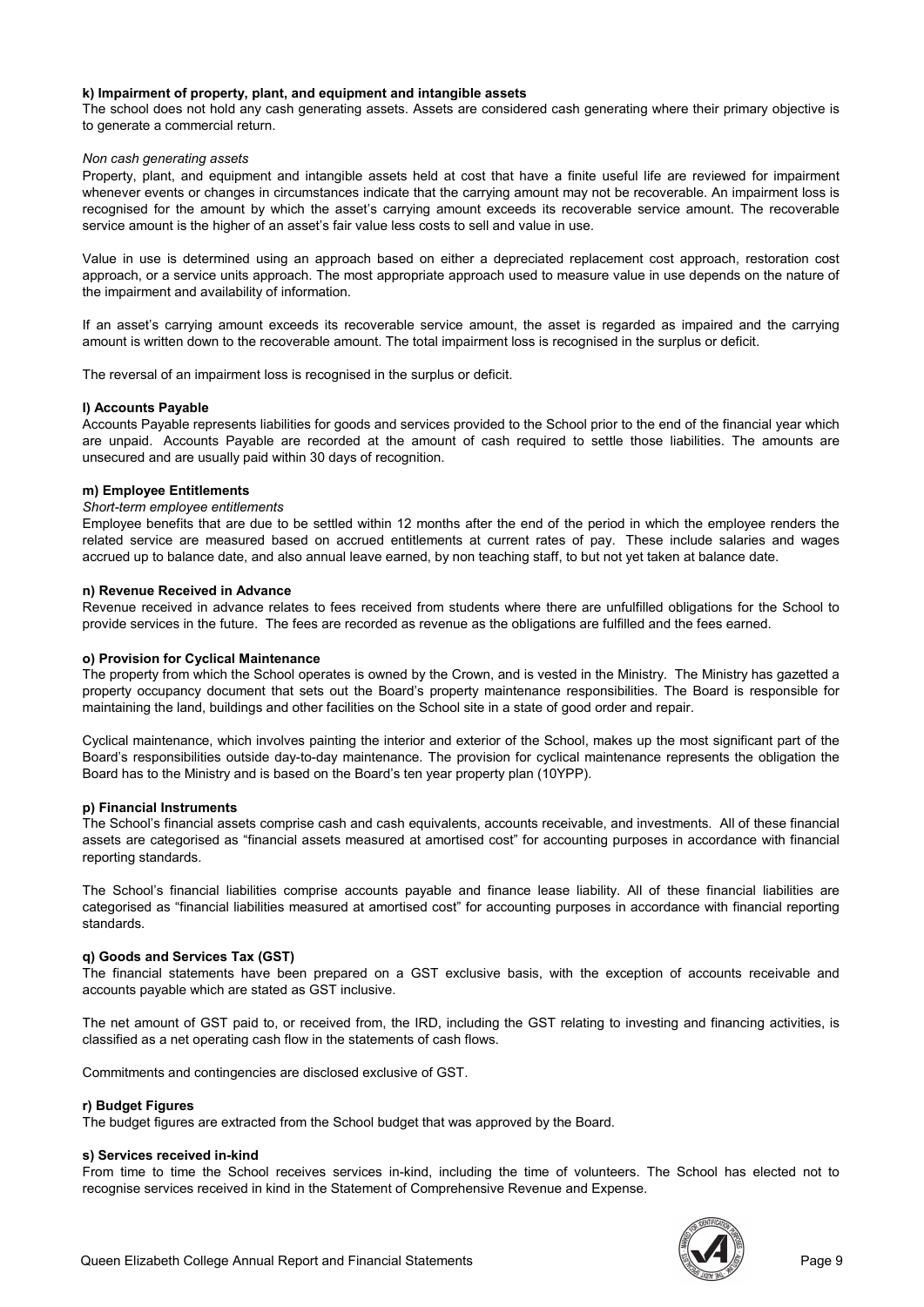#### 2. Government Grants

|                                  | 2020          | 2020          | 2019      |
|----------------------------------|---------------|---------------|-----------|
|                                  | <b>Actual</b> | <b>Budget</b> | Actual    |
|                                  |               | (Unaudited)   |           |
|                                  | \$            |               |           |
| <b>Operational Grants</b>        | 1,131,504     | 968.495       | 955.185   |
| <b>Teachers' Salaries Grants</b> | 2,291,898     | 2,291,898     | 2,089,861 |
| Use of Land and Buildings Grants | 1,060,552     | 1,060,552     | 975,194   |
| Other MoE Grants                 | 233.674       | 25.000        | 60.654    |
| <b>Other Government Grants</b>   | 33.933        | 7.000         | 60.592    |
|                                  | 4,751,561     | 4.352.945     | 4,141,486 |

The school has opted in to the donations scheme for this year. Total amount received was \$35,700.

Other MOE Grants total includes additional COVID-19 funding totalling \$126,002 for the year ended 31 December 2020.

#### 3. Locally Raised Funds

Local funds raised within the School's community are made up of:

|                                                      | 2020    | 2020          | 2019    |
|------------------------------------------------------|---------|---------------|---------|
|                                                      | Actual  | <b>Budget</b> | Actual  |
|                                                      |         | (Unaudited)   |         |
| Revenue                                              | \$      | \$            | \$      |
| Donations                                            | 22,243  | 44,900        | 38,055  |
| Activities                                           | 19,029  | 34,300        | 39,703  |
| Trading                                              | 26,064  | 11,500        | 36,106  |
| Other Revenue                                        | 64,063  | 101,565       | 62,407  |
|                                                      | 131,399 | 192,265       | 176,270 |
| <b>Expenses</b>                                      |         |               |         |
| Activities                                           | 35,692  | 30,500        | 44,049  |
| Trading                                              | 31,130  | 7,000         | 27,192  |
|                                                      | 66,822  | 37,500        | 71,241  |
| Surplus/ (Deficit) for the year Locally raised funds | 64,577  | 154,765       | 105,029 |

#### 4. Learning Resources

|                                          | 2020      | 2020          | 2019      |
|------------------------------------------|-----------|---------------|-----------|
|                                          | Actual    | <b>Budget</b> | Actual    |
|                                          |           | (Unaudited)   |           |
|                                          |           |               | \$        |
| Curricular                               | 107.951   | 117.390       | 107,096   |
| Information and Communication Technology | 7.841     | 9.000         | 14.157    |
| <b>Library Resources</b>                 | 11        | 4.000         | 462       |
| <b>Employee Benefits - Salaries</b>      | 2,638,686 | 2,553,398     | 2,424,650 |
| <b>Staff Development</b>                 | 2,710     | 7.800         | 13.707    |
|                                          | 2,757,199 | 2,691,588     | 2,560,072 |

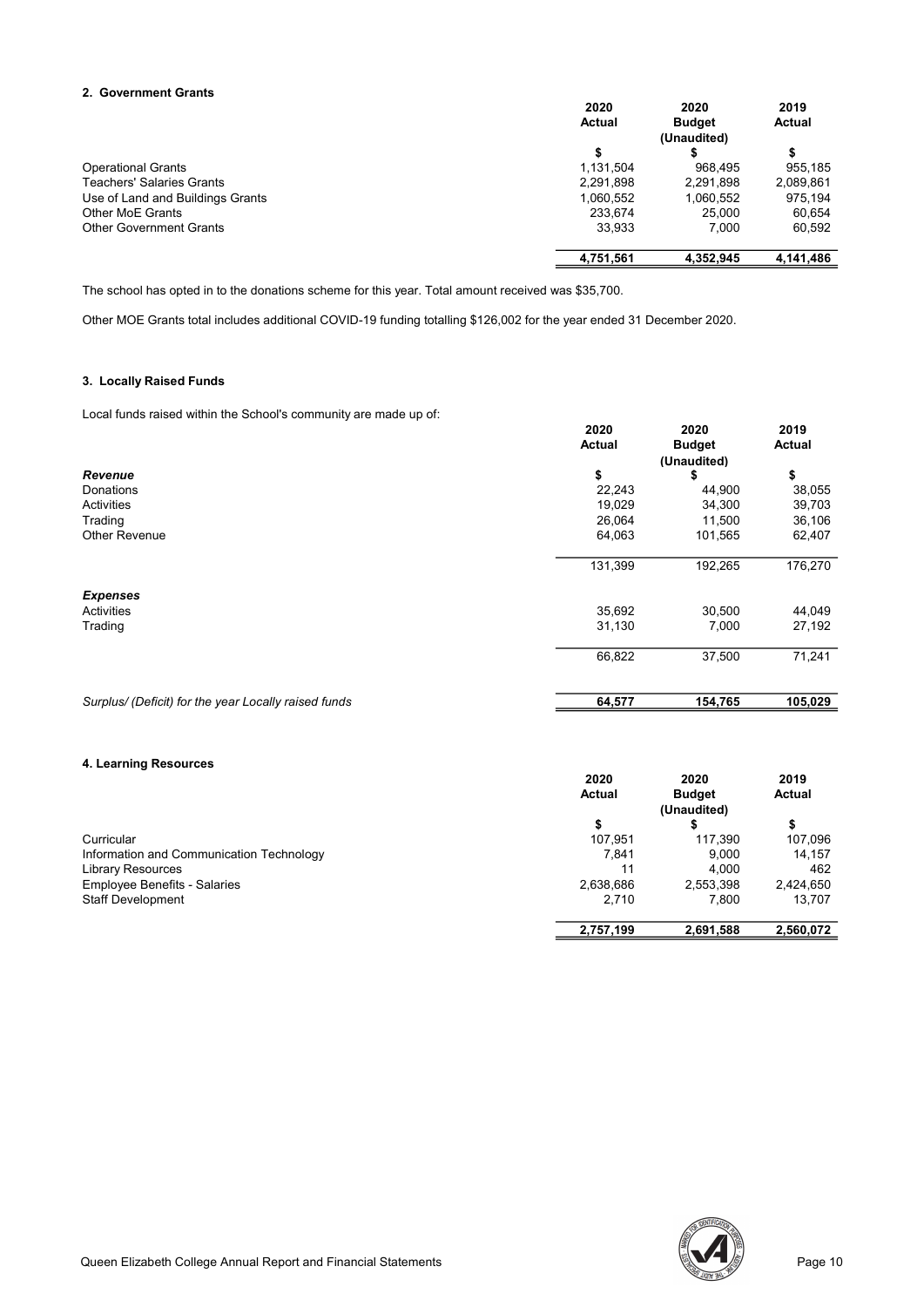#### 5. Administration

|                                                | 2020    | 2020          | 2019     |
|------------------------------------------------|---------|---------------|----------|
|                                                | Actual  | <b>Budget</b> | Actual   |
|                                                |         | (Unaudited)   |          |
|                                                | \$      | \$            | \$       |
| <b>Audit Fee</b>                               | 8,474   | 8,500         | 8,227    |
| <b>Board of Trustees Fees</b>                  | 4,490   | 6,500         | 3,618    |
| <b>Board of Trustees Expenses</b>              | 6,108   | 9,500         | 5,728    |
| Communication                                  | 9,643   | 10.000        | 10,249   |
| Consumables                                    | 17,487  | 9,500         | 14,406   |
| Legal Fees                                     | 2,339   | 2.000         | $\Omega$ |
| Other                                          | 87.786  | 63,575        | 61,323   |
| <b>Employee Benefits - Salaries</b>            | 145,523 | 160.000       | 168,158  |
| Insurance                                      | 9,957   | 10,000        | 10,541   |
| Service Providers, Contractors and Consultancy | 5,813   | 11.500        | 8,491    |
|                                                | 297,620 | 291,075       | 290,743  |

#### 6. Property

|                                          | 2020          | 2020          | 2019          |
|------------------------------------------|---------------|---------------|---------------|
|                                          | <b>Actual</b> | <b>Budget</b> | <b>Actual</b> |
|                                          |               | (Unaudited)   |               |
|                                          | \$            |               | \$            |
| Caretaking and Cleaning Consumables      | 10.280        | 7.000         | 9,076         |
| <b>Consultancy and Contract Services</b> | 65.662        | 65.400        | 65.495        |
| <b>Cyclical Maintenance Provision</b>    | 11.749        | 45.000        | (138, 517)    |
| Grounds                                  | 27.304        | 17.800        | 24,491        |
| Heat, Light and Water                    | 64.520        | 62.500        | 64,653        |
| Rates                                    | 13.582        | 13.000        | 13.840        |
| Repairs and Maintenance                  | 64.537        | 51.500        | 65.774        |
| Use of Land and Buildings                | 1,060,552     | 1,060,552     | 975,194       |
| Security                                 | 2.452         | 1.700         | 1,975         |
| <b>Employee Benefits - Salaries</b>      | 110.683       | 113.000       | 86.469        |
|                                          | 1,431,321     | 1,437,452     | 1,168,449     |

#### 7. Depreciation

|                                          | 2020    | 2020          | 2019    |
|------------------------------------------|---------|---------------|---------|
|                                          | Actual  | <b>Budget</b> | Actual  |
|                                          |         | (Unaudited)   |         |
|                                          | ъ       |               | \$      |
| <b>Building Improvements - Crown</b>     | 2.004   | 1.200         | 1.699   |
| Furniture and Equipment                  | 26.921  | 16.600        | 19.648  |
| Information and Communication Technology | 37.157  | 12.000        | 17.427  |
| <b>Motor Vehicles</b>                    | 10.095  | 10.000        | 10.095  |
| <b>Leased Assets</b>                     | 57,880  | 48.000        | 57,226  |
| <b>Library Resources</b>                 | 159     | 200           | 159     |
|                                          | 134.216 | 88,000        | 106,253 |

#### 8. Cash and Cash Equivalents

|                                                       | 2020    | 2020                         | 2019    |
|-------------------------------------------------------|---------|------------------------------|---------|
|                                                       | Actual  | <b>Budget</b><br>(Unaudited) | Actual  |
|                                                       |         |                              |         |
| Cash on Hand                                          | 400     | 200                          | 200     |
| <b>Bank Current Account</b>                           | 75.437  | 50,000                       | 84.593  |
| <b>Bank Call Account</b>                              | 57.327  | 56.923                       | 242.020 |
| Short-term Bank Deposits                              | 100.000 |                              | 0       |
| Cash and cash equivalents for Statement of Cash Flows | 233,164 | 107,123                      | 326,813 |

The carrying value of short-term deposits with original maturity dates of 90 days or less approximates their fair value.

Of the \$233,164 Cash and Cash Equivalents, \$16,335 is held by the School on behalf of the Ministry of Education. These funds are required to be spent on Crown owned school buildings under the School's Five Year Property Plan.

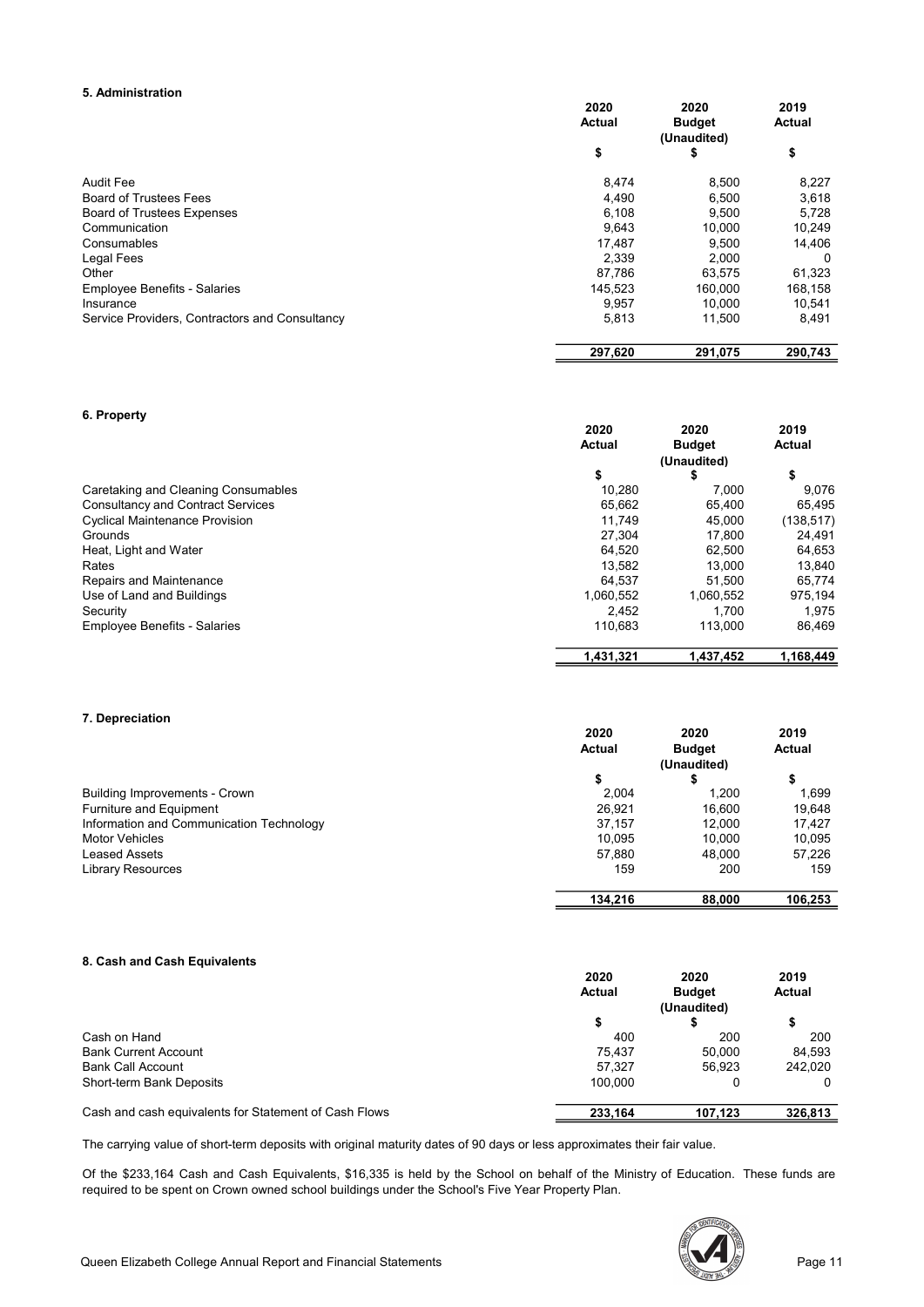#### 9. Accounts Receivable

|                                                             | 2020      | 2020          | 2019      |
|-------------------------------------------------------------|-----------|---------------|-----------|
|                                                             | Actual    | <b>Budget</b> | Actual    |
|                                                             |           | (Unaudited)   |           |
|                                                             | \$        | 5             | \$        |
| Receivables                                                 | 13.641    | 35.000        | 36,142    |
| Receivables from the Ministry of Education                  | 9,928     | 0             | 0         |
| Allowance for uncollectable outstanding receivable balances | (13, 464) | (15,000)      | (17, 533) |
| <b>Teacher Salaries Grant Receivable</b>                    | 176.212   | 155.000       | 153,622   |
|                                                             | 186,317   | 175,000       | 172,231   |
| Receivables from Exchange Transactions                      | 177       | 20,000        | 18.609    |
| Receivables from Non-Exchange Transactions                  | 186.140   | 155.000       | 153,622   |
|                                                             | 186.317   | 175,000       | 172,231   |

10. Inventories

|                 | 2020   | 2020          | 2019          |
|-----------------|--------|---------------|---------------|
|                 | Actual | <b>Budget</b> | <b>Actual</b> |
|                 |        | (Unaudited)   |               |
|                 |        |               |               |
| School Uniforms | 34,507 | 25,000        | 23,164        |
|                 | 34,507 | 25,000        | 23,164        |

#### 11. Investments

The School's investment activities are classified as follows:

|                          | 2020<br>Actual | 2020<br><b>Budget</b><br>(Unaudited) | 2019<br>Actual |
|--------------------------|----------------|--------------------------------------|----------------|
| <b>Current Asset</b>     | æ              |                                      | \$             |
| Short-term Bank Deposits | 0              | 100.000                              | 100,000        |
| Non-current Asset        |                |                                      |                |
| Long-term Bank Deposits  | 0              | 0                                    | 0              |
| <b>Total Investments</b> |                | 100.000                              | 100.000        |

#### 12. Property, Plant and Equipment

|                                | Opening<br><b>Balance</b><br>(NBV) | <b>Additions</b> | <b>Disposals</b> | <b>Impairment</b> | <b>Depreciation</b> | Total (NBV) |
|--------------------------------|------------------------------------|------------------|------------------|-------------------|---------------------|-------------|
| 2020                           |                                    |                  |                  |                   |                     |             |
| <b>Building Improvements</b>   | 75.463                             | 7.333            | 0                |                   | (2,004)             | 80,792      |
| <b>Furniture and Equipment</b> | 350,536                            | 120.457          | 0                |                   | (26, 921)           | 444.072     |
| Information and Communication  | 41.905                             | 193.642          | 0                | 0                 | (37, 157)           | 198,389     |
| <b>Motor Vehicles</b>          | 17.786                             |                  | 0                |                   | (10,095)            | 7,691       |
| Leased Assets                  | 114.708                            | 5.892            | 0                |                   | (57,880)            | 62,720      |
| <b>Library Resources</b>       | 13.981                             | 4.194            | (11)             | 0                 | (159)               | 18,005      |
| Balance at 31 December 2020    | 614,379                            | 331,518          | (11)             |                   | (134, 216)          | 811,669     |

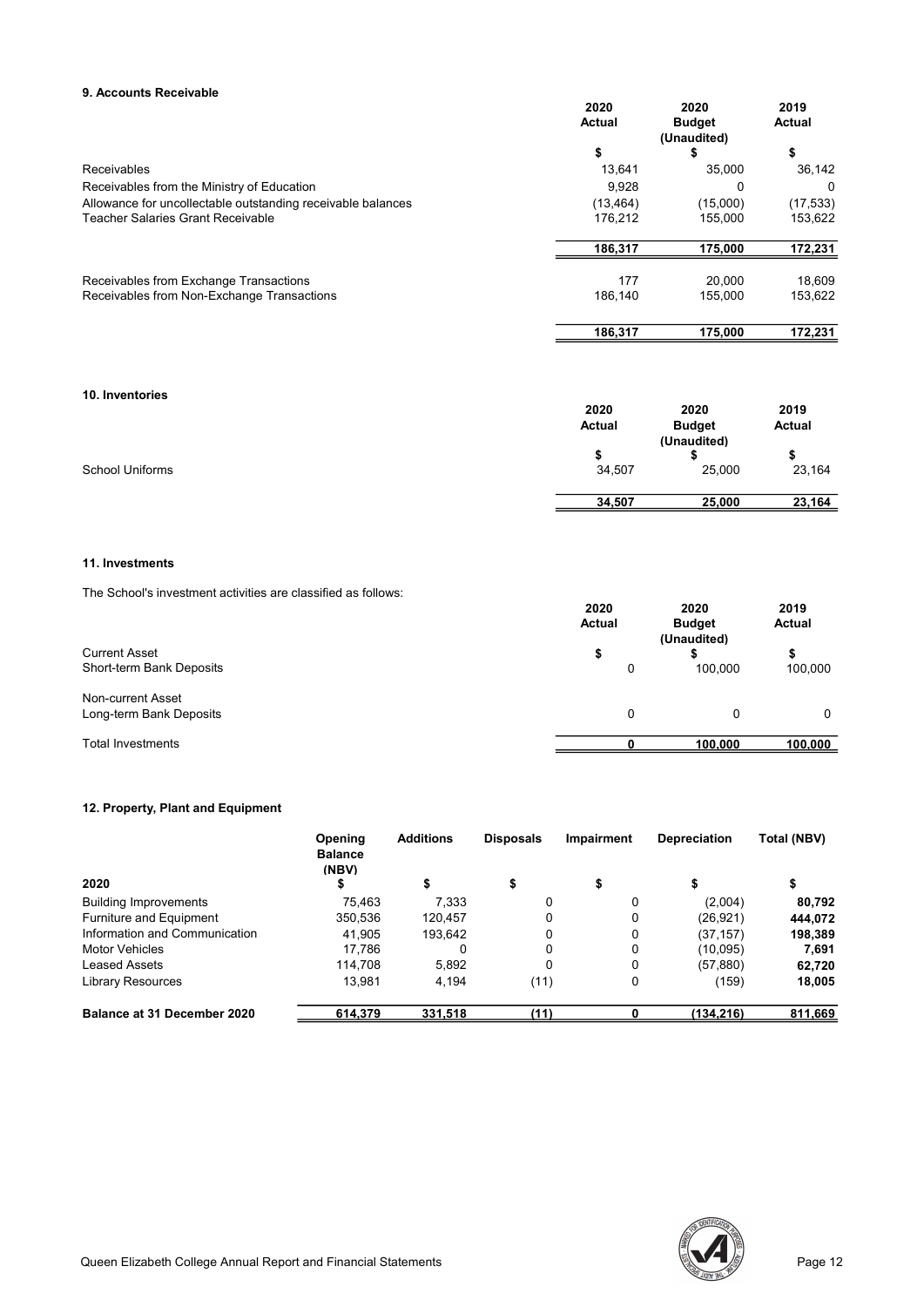|                                          | Cost or<br><b>Valuation</b> | Accumulated<br><b>Depreciation</b> | <b>Net Book</b><br>Value |
|------------------------------------------|-----------------------------|------------------------------------|--------------------------|
| 2020                                     |                             |                                    | \$                       |
| <b>Building Improvements</b>             | 114.861                     | (34,069)                           | 80.792                   |
| <b>Furniture and Equipment</b>           | 862,618                     | (418, 546)                         | 444,072                  |
| Information and Communication Technology | 594.758                     | (396,369)                          | 198,389                  |
| <b>Motor Vehicles</b>                    | 67,895                      | (60, 204)                          | 7,691                    |
| <b>Leased Assets</b>                     | 207.043                     | (144,323)                          | 62,720                   |
| <b>Library Resources</b>                 | 59,599                      | (41, 594)                          | 18,005                   |
| Balance at 31 December 2020              | 1.906.774                   | (1.095.105)                        | 811,669                  |

The net carrying value of equipment held under a finance lease is \$62,720 (2019: \$114,708).

|                                    | Opening<br><b>Balance</b><br>(NBV) | <b>Additions</b> | <b>Disposals</b> | <b>Impairment</b> | <b>Depreciation</b> | Total (NBV) |
|------------------------------------|------------------------------------|------------------|------------------|-------------------|---------------------|-------------|
| 2019                               |                                    | \$               | \$               |                   |                     |             |
| <b>Building Improvements</b>       | 77.161                             | 0                | 0                | 0                 | (1,699)             | 75,463      |
| Furniture and Equipment            | 288,678                            | 81.755           | (248)            | 0                 | (19,648)            | 350,536     |
| Information and Communication      | 47.871                             | 11.461           | 0                | 0                 | (17, 427)           | 41,905      |
| <b>Motor Vehicles</b>              | 27.881                             | 0                | 0                | 0                 | (10,095)            | 17,786      |
| Leased Assets                      | 151.542                            | 20.392           | 0                | 0                 | (57, 226)           | 114,708     |
| <b>Library Resources</b>           | 13,435                             | 715              | (10)             | 0                 | (159)               | 13,981      |
| <b>Balance at 31 December 2019</b> | 606,567                            | 114,323          | (258)            |                   | (106, 253)          | 614,379     |

| 2019                                     | Cost or<br><b>Valuation</b> | Accumulated<br><b>Depreciation</b><br>Φ | <b>Net Book</b><br>Value<br>\$ |
|------------------------------------------|-----------------------------|-----------------------------------------|--------------------------------|
| <b>Building Improvements</b>             | 115.570                     | (40.107)                                | 75.463                         |
| Furniture and Equipment                  | 778.223                     | (427, 687)                              | 350,536                        |
| Information and Communication Technology | 406.014                     | (364.109)                               | 41.905                         |
| <b>Motor Vehicles</b>                    | 67.895                      | (50.109)                                | 17.786                         |
| <b>Leased Assets</b>                     | 201.152                     | (86.444)                                | 114.708                        |
| Library Resources                        | 55.449                      | (41, 468)                               | 13.981                         |
| <b>Balance at 31 December 2019</b>       | 1.624.302                   | (1.009.924)                             | 614,379                        |

The net carrying value of equipment held under a finance lease is \$114,708 (2018: \$151,542).

#### 13. Accounts Payable

| <b>19. ACCOUTICS L'AVADIG</b>                |         |               |         |
|----------------------------------------------|---------|---------------|---------|
|                                              | 2020    | 2020          | 2019    |
|                                              | Actual  | <b>Budget</b> | Actual  |
|                                              |         | (Unaudited)   |         |
|                                              | \$      | \$            | \$      |
| <b>Operating Creditors</b>                   | 169,928 | 65,000        | 40,138  |
| Accruals                                     | 16.219  | 15.000        | 15,656  |
| Capital Accruals for PPE items               | 7.259   | 0             | 6,115   |
| <b>Employee Entitlements - Salaries</b>      | 223,245 | 155,000       | 180,453 |
| <b>Employee Entitlements - Leave Accrual</b> | 39,252  | 35,000        | 32,357  |
|                                              | 455,903 | 270,000       | 274,719 |
|                                              |         |               |         |
| Payables for Exchange Transactions           | 455.903 | 270,000       | 274,719 |
|                                              | 455.903 | 270,000       | 274,719 |

The carrying value of payables approximates their fair value.

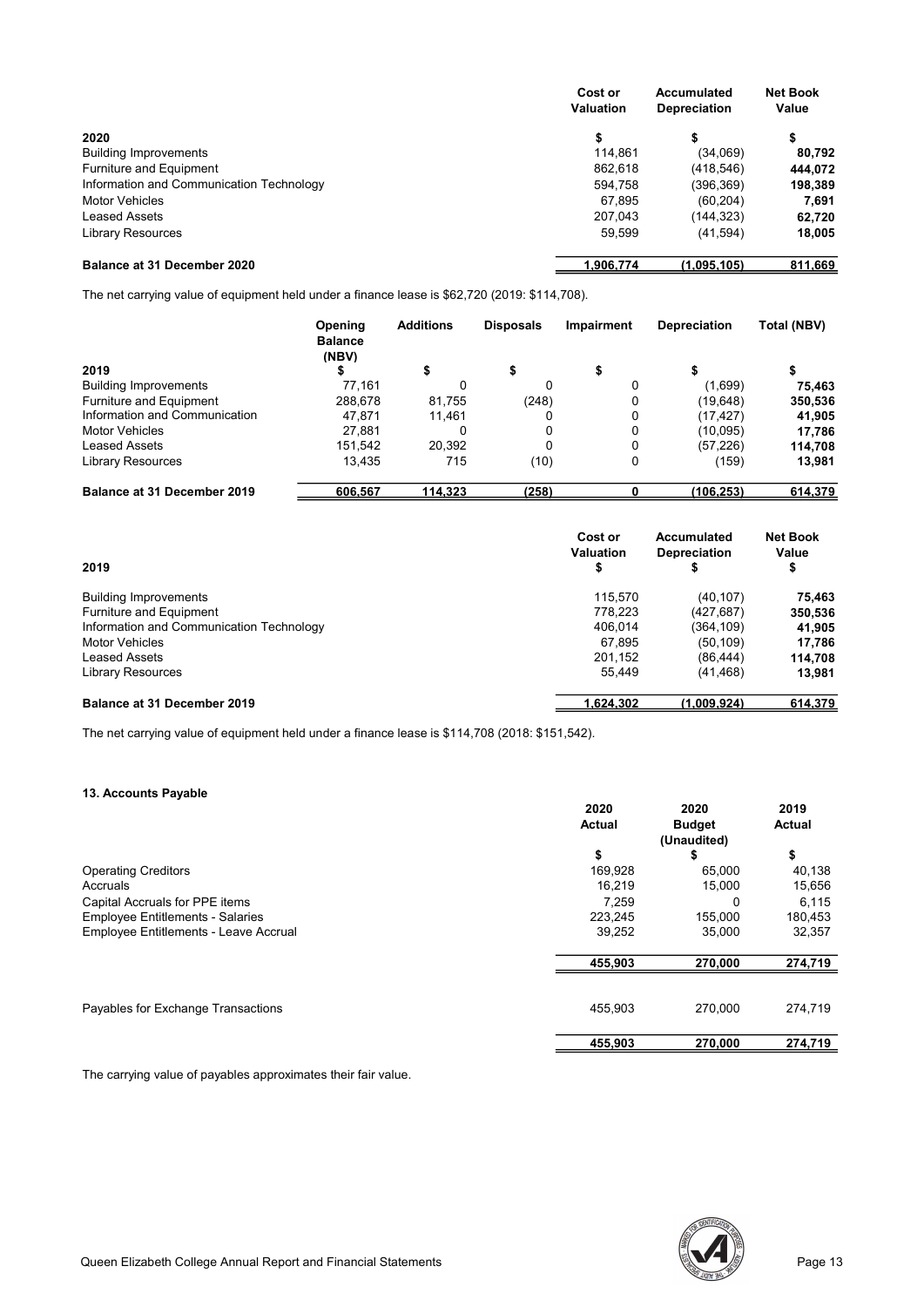#### 14. Revenue Received in Advance

|       | 2020   | 2020          | 2019   |
|-------|--------|---------------|--------|
|       | Actual | <b>Budget</b> | Actual |
|       |        | (Unaudited)   |        |
|       |        |               | S      |
| Other | 19,514 | 12,500        | 15,735 |
|       | 19,514 | 12,500        | 15,735 |

#### 15. Provision for Cyclical Maintenance

|                                                       | 2020       | 2020          | 2019       |
|-------------------------------------------------------|------------|---------------|------------|
|                                                       | Actual     | <b>Budget</b> | Actual     |
|                                                       |            | (Unaudited)   |            |
|                                                       | \$         | S             | \$         |
| Provision at the Start of the Year                    | 158.904    | 158.904       | 301.773    |
| Increase/ (decrease) to the Provision During the Year | 32.531     | 45.000        | (138, 517) |
| Use of the Provision During the Year                  | (136, 874) | (72, 350)     | (4,352)    |
| Provision at the End of the Year                      | 54.561     | 131.554       | 158,904    |
| <b>Cyclical Maintenance - Current</b>                 | 22.649     | 0             | 67.002     |
| Cyclical Maintenance - Term                           | 31.912     | 131.554       | 91.902     |
|                                                       | 54.561     | 131.554       | 158.904    |

#### 16. Finance Lease Liability

The School has entered into a number of finance lease agreements for computers and other ICT equipment. Minimum lease payments payable:

|                                                  | 2020<br>Actual | 2020<br><b>Budget</b><br>(Unaudited) | 2019<br>Actual |
|--------------------------------------------------|----------------|--------------------------------------|----------------|
|                                                  |                |                                      |                |
| No Later than One Year                           | 55.948         | 58,000                               | 67.154         |
| Later than One Year and no Later than Five Years | 17.677         | 18.000                               | 68,029         |
| Later than Five Years                            |                |                                      | $\Omega$       |
|                                                  | 73,625         | 76,000                               | 135,183        |

#### 17. Funds Held for Capital Works Projects

During the year the School received and applied funding from the Ministry of Education for the following capital works projects:

|                               | 2020        | Opening<br><b>Balances</b> | <b>Receipts</b><br>from MoE | <b>Payments</b> | <b>BOT</b><br><b>Contributions</b> | <b>Closing</b><br><b>Balances</b> |
|-------------------------------|-------------|----------------------------|-----------------------------|-----------------|------------------------------------|-----------------------------------|
| <b>Block F Upgrade</b>        | completed   | 14.254                     | 6.997                       | (21, 251)       |                                    |                                   |
| <b>Block I Refurbishment</b>  | completed   | 140.479                    | 15.964                      | (156.443)       |                                    |                                   |
| Blocks I & M Roof Remediation | completed   | 43.050                     | 295                         | (43, 345)       |                                    |                                   |
| Stairwell Windows             | completed   |                            | 8,320                       | (8,320)         |                                    |                                   |
| Security Breach               | completed   |                            | 5,300                       | (5,300)         |                                    |                                   |
| <b>Rugby Posts</b>            | completed   |                            | 25,220                      | (25, 220)       |                                    |                                   |
| Leak in Gym                   | completed   |                            | 16,569                      | (16, 569)       |                                    |                                   |
| <b>Basketball Poles</b>       | in progress |                            | 11.288                      | (4, 257)        |                                    | 7,031                             |
| Fencing                       | in progress |                            | 43,619                      | (43, 015)       |                                    | 604                               |
| Resurface Hardcourt           | in progress |                            | 9,315                       | (2,070)         |                                    | 7,245                             |
| <b>Heating Upgrade</b>        | in progress | 0                          | 112.903                     | (111.448)       | 0                                  | 1.455                             |
| Totals                        |             | 197,783                    | 255,790                     | (437, 238)      |                                    | 16,335                            |

#### Represented by:

Funds Held on Behalf of the Ministry of Education 16,335 Funds Due from the Ministry of Education 0

16,335

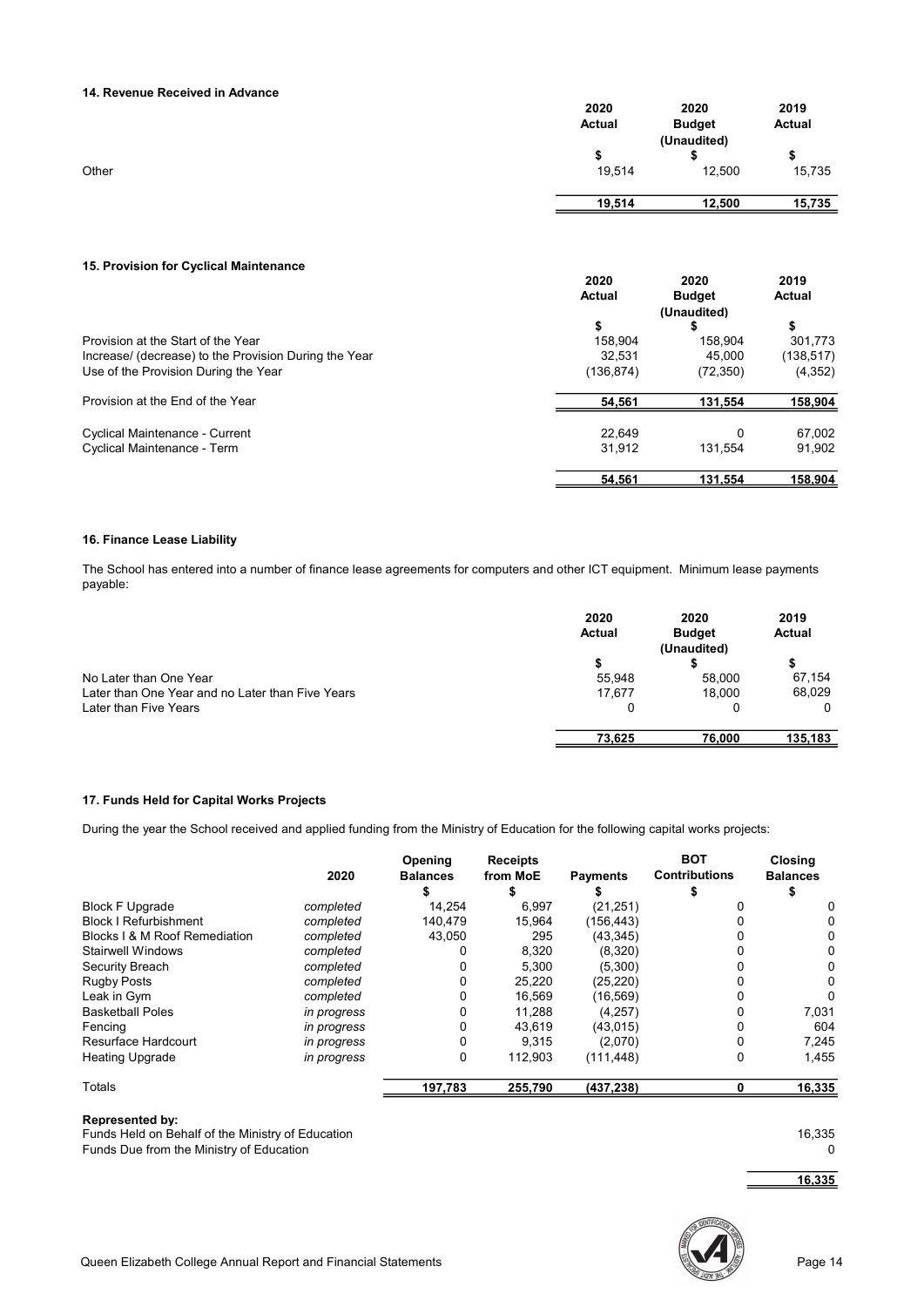|                                      |             | <b>Opening</b>  | <b>Receipts</b> |                 | <b>BOT</b>           | <b>Closing</b>  |
|--------------------------------------|-------------|-----------------|-----------------|-----------------|----------------------|-----------------|
|                                      | 2019        | <b>Balances</b> | from MoE        | <b>Payments</b> | <b>Contributions</b> | <b>Balances</b> |
|                                      |             |                 |                 |                 |                      |                 |
| <b>Block F Upgrade</b>               | in progress |                 | 100.748         | (86, 495)       |                      | 14.254          |
| <b>Block I Refurbishment</b>         | in progress |                 | 158.469         | (17,990)        |                      | 140.479         |
| Roofing & Spouting Upgrade           | completed   | (30, 335)       | 30,335          |                 |                      |                 |
| Blocks I & M Roof Remediation        | in progress |                 | 98.050          | (55,000)        |                      | 43,050          |
| Reclad Blocks A & O                  | completed   | 7.229           | 3.094           | (10,323)        |                      |                 |
| Refurbishment to Block J             | completed   |                 | 93.531          | (93,531)        |                      |                 |
| <b>Block K Outreach Teachers</b>     | completed   |                 | 37.102          | (37,102)        |                      | 0               |
| Special Needs Property Modifications | completed   |                 | 0               | (1,922)         | 1.922                | 0               |
| Totals                               |             | (23.106)        | 521.329         | (304.284)       | 3.844                | 197.783         |

#### 18. Related Party Transactions

The School is a controlled entity of the Crown, and the Crown provides the major source of revenue to the school. The school enters into transactions with other entities also controlled by the Crown, such as government departments, state-owned enterprises and other Crown entities. Transactions with these entities are not disclosed as they occur on terms and conditions no more or less favourable than those that it is reasonable to expect the school would have adopted if dealing with that entity at arm's length.

Related party disclosures have not been made for transactions with related parties that are within a normal supplier or client/recipient relationship on terms and condition no more or less favourable than those that it is reasonable to expect the school would have adopted in dealing with the party at arm's length in the same circumstances. Further, transactions with other government agencies (for example, Government departments and Crown entities) are not disclosed as related party transactions when they are consistent with the normal operating arrangements between government agencies and undertaken on the normal terms and conditions for such transactions.

#### 19. Remuneration

#### Key management personnel compensation

Key management personnel of the School include all trustees of the Board, Principal, Deputy Principal, Assistant Principal and Executive Officer.

|                                             | 2020<br><b>Actual</b><br>\$ | 2019<br>Actual<br>\$ |
|---------------------------------------------|-----------------------------|----------------------|
| <b>Board Members</b>                        |                             |                      |
| Remuneration                                | 4.490                       | 3,618                |
| Full-time equivalent members                | 0.09                        | 0.06                 |
| Leadership Team                             |                             |                      |
| Remuneration                                | 548.806                     | 435,297              |
| Full-time equivalent members                | 5.00                        | 4.00                 |
| Total key management personnel remuneration | 553,296                     | 438,915              |
| Total full-time equivalent personnel        | 5.09                        | 4.06                 |

The full time equivalent for Board members has been determined based on attendance at Board meetings, Committee meetings and for other obligations of the Board, such as stand downs and suspensions, plus the estimated time for Board members to prepare for meetings.

**Principal** 

The total value of remuneration paid or payable to the Principal was in the following bands:

|                                                  | 2020      | 2019      |
|--------------------------------------------------|-----------|-----------|
|                                                  | Actual    | Actual    |
| Salaries and Other Short-term Employee Benefits: | \$000     | \$000     |
| Salary and Other Payments                        | 140 - 150 | 130 - 140 |
| Benefits and Other Emoluments                    | $0 - 5$   | $0 - 5$   |
| <b>Termination Benefits</b>                      |           |           |

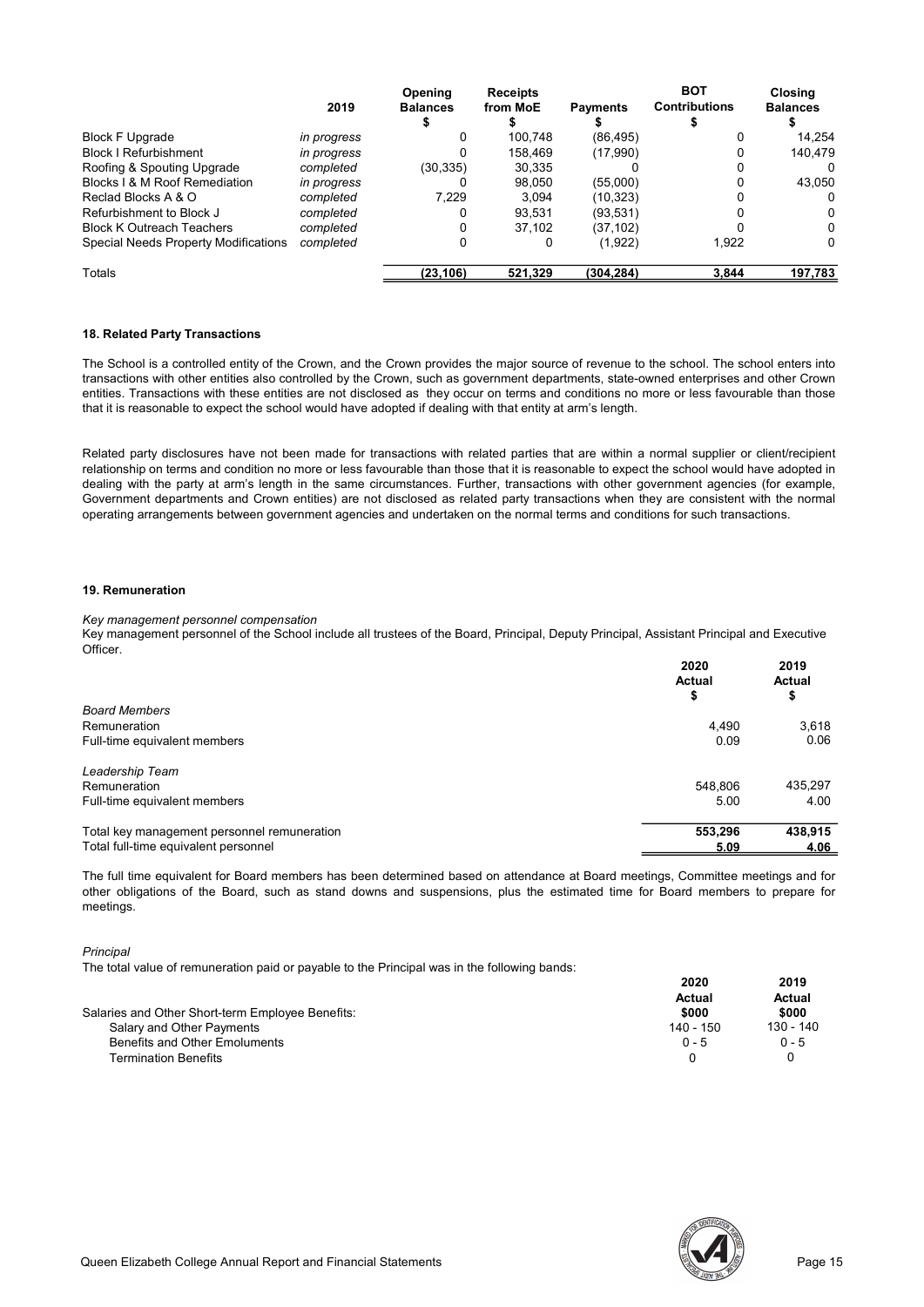#### Other Employees

The number of other employees with remuneration greater than \$100,000 was in the following bands:

| <b>Remuneration</b><br>\$000 | 2020<br><b>FTE Number</b> | 2019<br><b>FTE Number</b> |
|------------------------------|---------------------------|---------------------------|
| $100 - 110$                  |                           |                           |
| $110 - 120$                  |                           |                           |
|                              |                           |                           |

The disclosure for 'Other Employees' does not include remuneration of the Principal.

#### 20. Compensation and Other Benefits Upon Leaving

The total value of compensation or other benefits paid or payable to persons who ceased to be trustees, committee member, or employees during the financial year in relation to that cessation and number of persons to whom all or part of that total was payable was as follows:

|                  | 2020   | 2019   |
|------------------|--------|--------|
|                  | Actual | Actual |
| Total            |        | -      |
| Number of People |        | 17,000 |

#### 21. Contingencies

There are no contingent liabilities (except as noted below) and no contingent assets as at 31 December 2020 (Contingent liabilities and assets at 31 December 2019: nil).

#### Holidays Act Compliance – schools payroll

The Ministry of Education performs payroll processing and payments on behalf of school boards of trustees, through payroll service provider Education Payroll Limited.

The Ministry's review of the schools sector payroll to ensure compliance with the Holidays Act 2003 is ongoing. The current phase of this review is to design potential solutions for any compliance breaches discovered in the initial phase of the Programme. Final calculations and potential impact on any specific individual will not be known until further detailed analysis and solutions have been completed.

To the extent that any obligation cannot reasonably be quantified at 31 December 2020, a contingent liability for the school may exist.

#### 22. Commitments

#### (a) Capital Commitments

As at 31 December 2020 the Board has entered into contract agreements for capital works as follows:

(a) \$12,542 contract for basketball poles, which will be fully funded by the Ministry of Education. \$11,288 has been received of which \$4,257 has been spent on the project to balance date. This project has been approved by the Ministry; and

(b) \$48,465 contract for fencing and gates as agent for the Ministry of Education. This project is fully funded by the Ministry and \$43,619 has been received of which \$43,015 has been spent on the project to balance date. This project has been approved by the Ministry; and

(c) \$10,350 contract to resurface the hardcourt as agent for the Ministry of Education. The project is fully funded by the Ministry and \$9,315 has been received of which \$2,070 has been spent on the project to balance date. This project has been approved by the Ministry.

(d) A \$125,448 contract to upgrade the heating as agent for the Ministry of Education. The project is fully funded by the Ministry and \$112,903 has been received of which \$111,448 has been spent on the project to balance date. This project has been approved by the Ministry.

(Capital commitments at 31 December 2019: \$408,162)

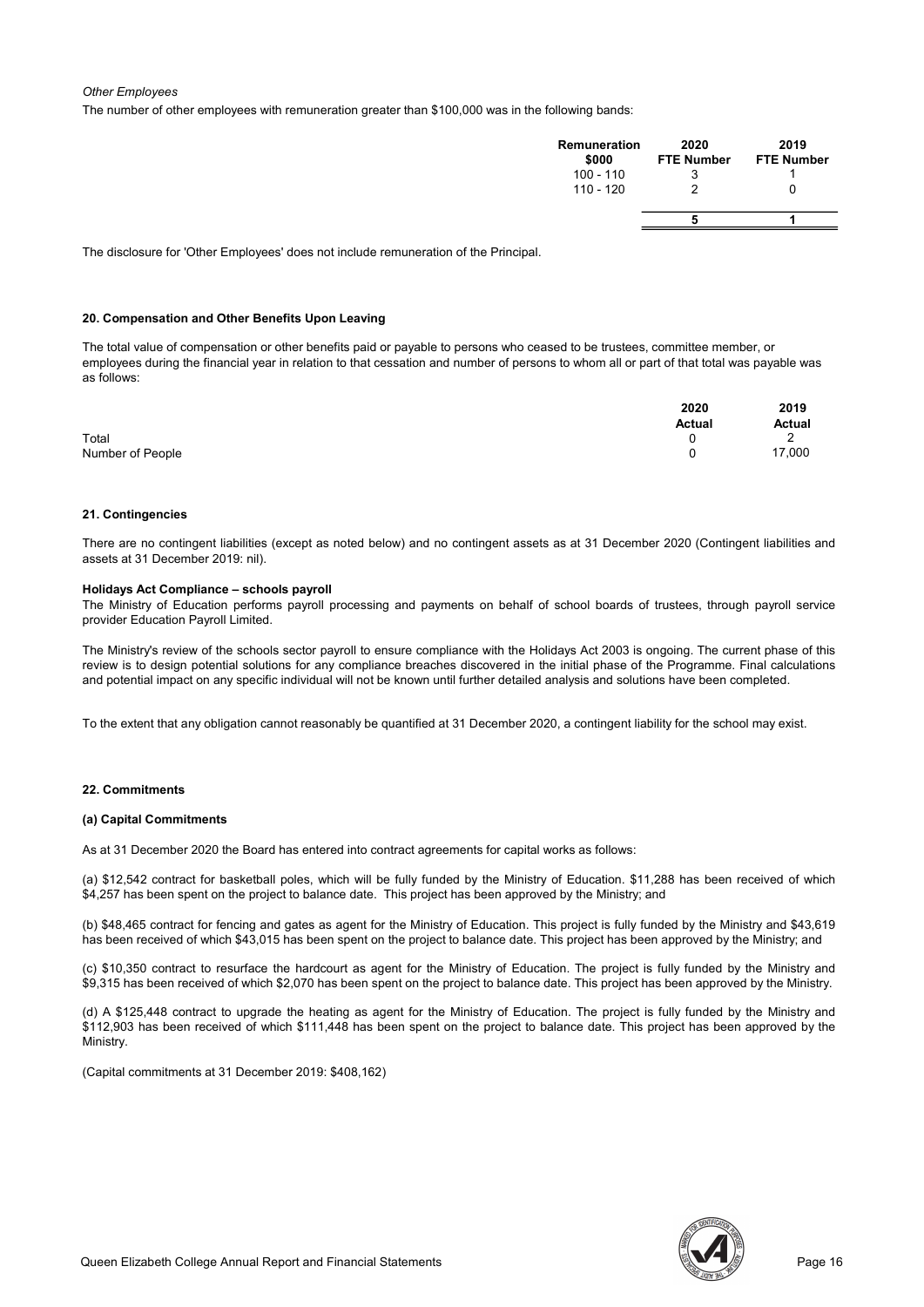#### (b) Operating Commitments

As at 31 December 2020 the Board has entered into the following contracts:

(a) photocopier servicing charges;

|                                                  | 2020<br><b>Actual</b><br>\$ | 2019<br>Actual |
|--------------------------------------------------|-----------------------------|----------------|
| No later than One Year                           | 4,328                       | 4,328          |
| Later than One Year and No Later than Five Years | 2,525                       | 5,576          |
| Later than Five Years                            |                             | 0              |
|                                                  | 6,853                       | 9.904          |

#### 23. Managing Capital

The School's capital is its equity and comprises capital contributions from the Ministry of Education for property, plant and equipment and accumulated surpluses and deficits. The School does not actively manage capital but attempts to ensure that income exceeds spending in most years. Although deficits can arise as planned in particular years, they are offset by planned surpluses in previous years or ensuing years.

#### 24. Financial Instruments

The carrying amount of financial assets and liabilities in each of the financial instrument categories are as follows:

#### Financial assets measured at amortised cost

|                                                        | 2020    | 2020          | 2019    |  |
|--------------------------------------------------------|---------|---------------|---------|--|
|                                                        | Actual  | <b>Budget</b> | Actual  |  |
|                                                        |         | (Unaudited)   |         |  |
|                                                        | \$      | Ъ             | \$      |  |
| Cash and Cash Equivalents                              | 233,164 | 107.123       | 326,813 |  |
| <b>Receivables</b>                                     | 186.317 | 175.000       | 172,231 |  |
| <b>Investments - Term Deposits</b>                     | 0       | 100.000       | 100.000 |  |
| Total Financial assets measured at amortised cost      | 419,481 | 382,123       | 599,044 |  |
| Financial liabilities measured at amortised cost       |         |               |         |  |
| Payables                                               | 455.903 | 270,000       | 274,719 |  |
| <b>Finance Leases</b>                                  | 68,532  | 63.593        | 120.904 |  |
| Total Financial Liabilities Measured at Amortised Cost | 524,435 | 333,593       | 395,623 |  |

#### 25. Events After Balance Date

There were no significant events after the balance date that impact these financial statements.

#### 26. Comparatives

There have been a number of prior period comparatives which have been reclassified to make disclosure consistent with the current year.

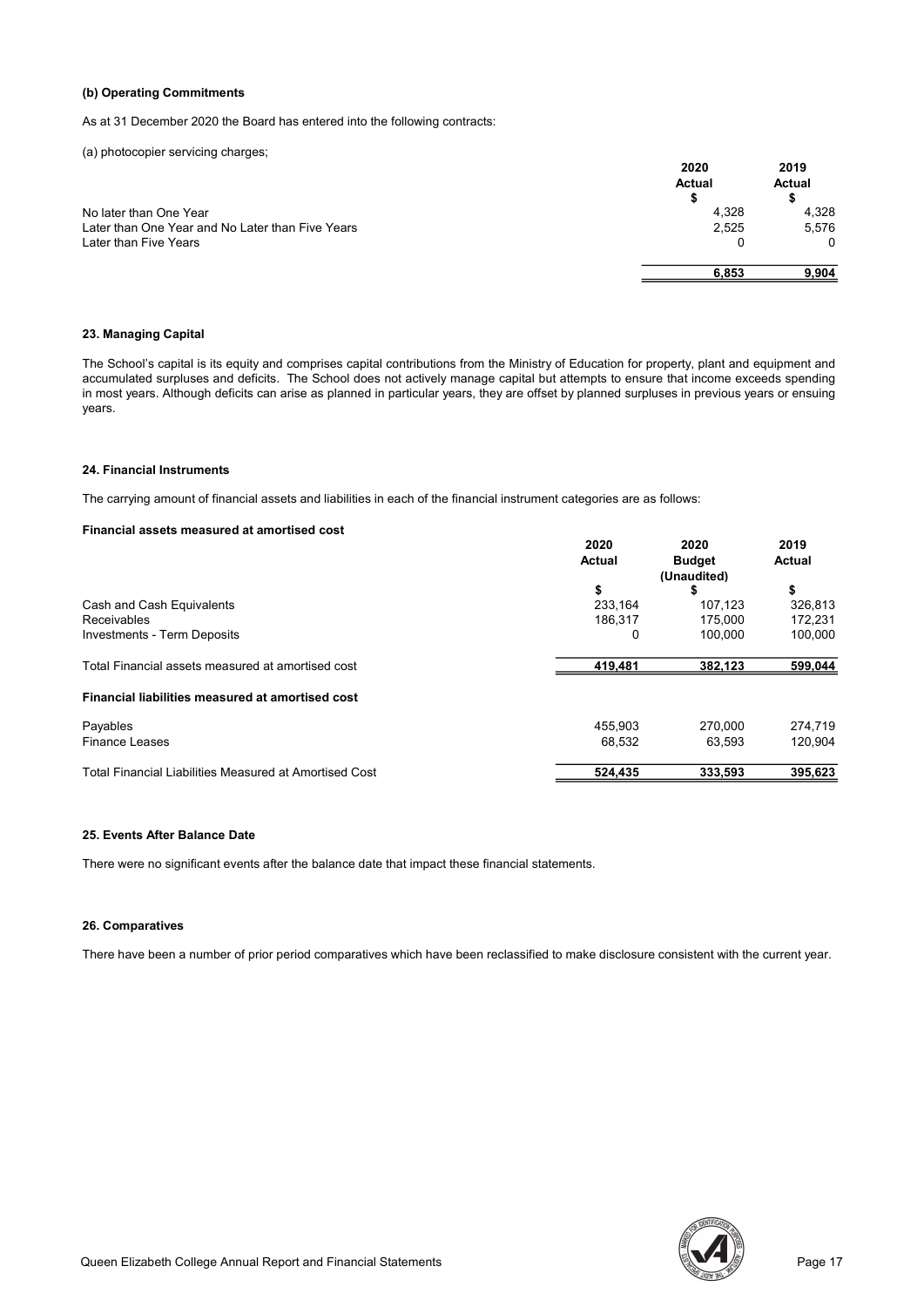

MINISTRY OF EDUCATION TE TĂHUHU O TE MĂTAURANGA

# **Analysis of Variance Reporting**



| <b>School Name:</b>   | Queen Elizabeth College                                                                                                                                                                                                                                                                                                                                                                                                                                                                                                                                                                                | <b>School Number:</b> | 201 |
|-----------------------|--------------------------------------------------------------------------------------------------------------------------------------------------------------------------------------------------------------------------------------------------------------------------------------------------------------------------------------------------------------------------------------------------------------------------------------------------------------------------------------------------------------------------------------------------------------------------------------------------------|-----------------------|-----|
| <b>Strategic Aim:</b> | Student achievement and engagement                                                                                                                                                                                                                                                                                                                                                                                                                                                                                                                                                                     |                       |     |
| <b>Annual Aim:</b>    | All staff will use Microsoft 365 as a digital platform                                                                                                                                                                                                                                                                                                                                                                                                                                                                                                                                                 |                       |     |
| Target:               | Engage learners with digital tools to remove barriers and to enhance learning.                                                                                                                                                                                                                                                                                                                                                                                                                                                                                                                         |                       |     |
| <b>Baseline Data:</b> | Staff have reported that pupils are more engaged with learning on the digital platform<br>Stationery barriers are removed, eg, need for books, pens, pencils, pens.<br>Pupils can work at their own pace and use tools such as immersive reader<br>Quiz's such as Kahoot can be used to get instant feedback<br>COVID-19 ready and capable if lockdown is required.<br>Enough computers available for Y9 to use digital, ended with the whole school having access.<br>Evidence of greater engagement and less pastoral issues.<br>Being digital ready for NZQA requirements for on-line examinations. |                       |     |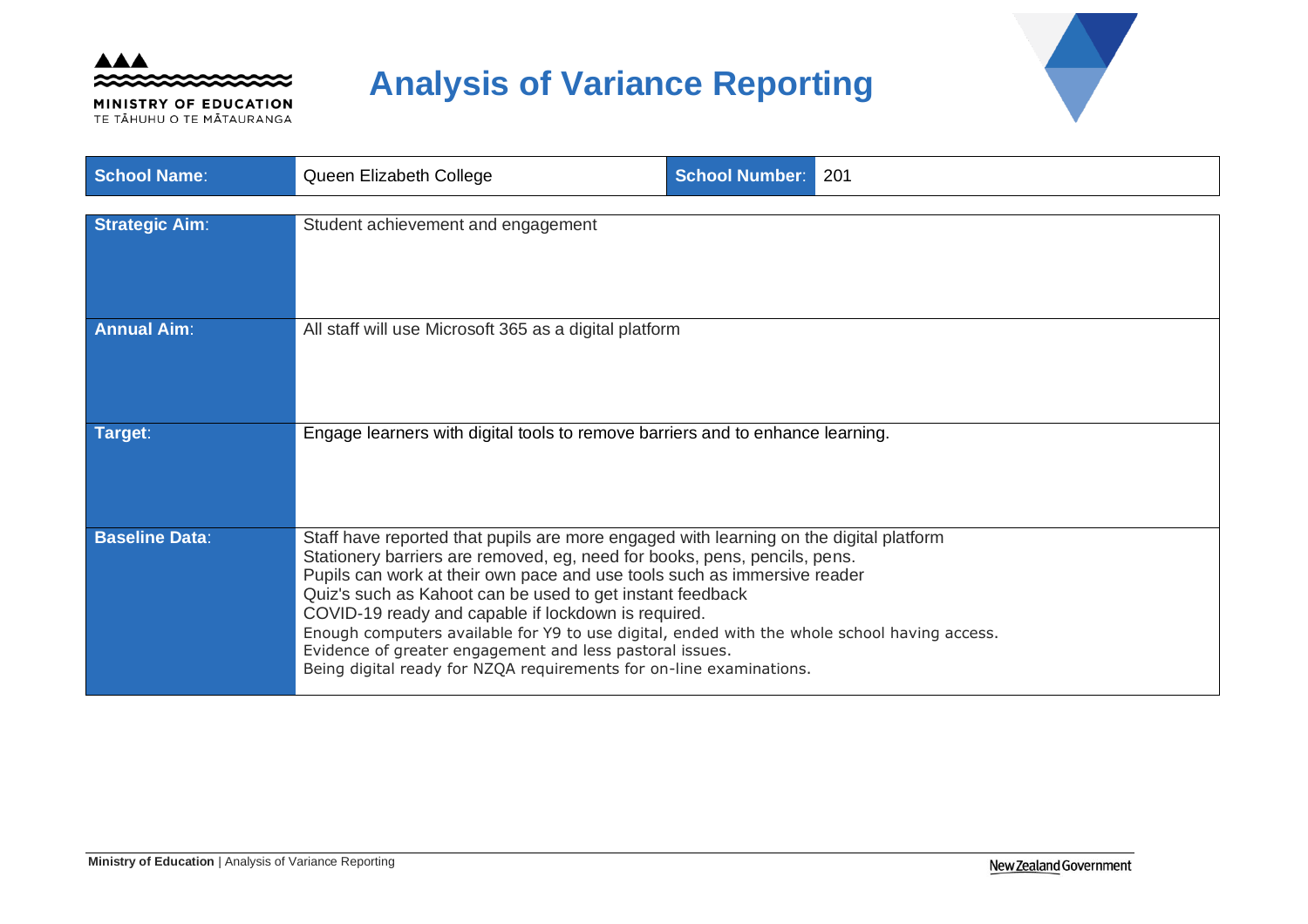| <b>Actions</b><br><b>What did we do?</b>                                                                                                                                                                                                                                                                                                                                                                                                                                                                | <b>Outcomes</b><br><b>What happened?</b>                                                                                                                                                                                                                                                                                                                                                                                                                                                                                                                                                                              | <b>Reasons for the variance</b><br><b>Why did it happen?</b>                                                                                                                                                                                                                                                                                                                                                                                                     | <b>Evaluation</b><br><b>Where to next?</b>                                                                                                                                                                                                                             |
|---------------------------------------------------------------------------------------------------------------------------------------------------------------------------------------------------------------------------------------------------------------------------------------------------------------------------------------------------------------------------------------------------------------------------------------------------------------------------------------------------------|-----------------------------------------------------------------------------------------------------------------------------------------------------------------------------------------------------------------------------------------------------------------------------------------------------------------------------------------------------------------------------------------------------------------------------------------------------------------------------------------------------------------------------------------------------------------------------------------------------------------------|------------------------------------------------------------------------------------------------------------------------------------------------------------------------------------------------------------------------------------------------------------------------------------------------------------------------------------------------------------------------------------------------------------------------------------------------------------------|------------------------------------------------------------------------------------------------------------------------------------------------------------------------------------------------------------------------------------------------------------------------|
| Had a plan to improve the digital<br>fluency of both staff and pupils.<br>A major barrier was the lack of<br>devices or access to devices.<br>COVID-19 forced the digital goal to<br>be the major focus.<br>In three months, we moved from a<br>plan to incorporate year 9<br>technology to having enough<br>computers for the whole school.<br>The MOE provided the computers<br>to take away the barriers to<br>learning.<br>The Digital goal and uptake of<br>Microsoft 365 became a major<br>focus. | Lock down in March of 2020 and<br>the subsequent threat of further<br>lockdowns forced the school and<br>the MOE to focus on the online<br>learning model.<br>Many staff spent the time learning<br>the system and refining use and<br>strategies.<br>In some cases, we had limited<br>pupil engagement but the<br>provision of resource to the school<br>in the form of laptops and the<br>focus of staff on delivering learning<br>on a digital platform had the silver<br>lining of intense focus on the goal.<br>On return to the school<br>programme many of the new<br>initiatives and gains have<br>continued. | The original goal was to achieve<br>digital programmes for year 9.<br>The concept being to fund and<br>develop staff teaching the younger<br>ones. Also, to look for resources to<br>provide the laptops required.<br>By the end of the year, we had the<br>whole school on laptops and all<br>staff involved with the digital<br>platform. This was a case of<br>necessity and resourcing from the<br>MOE and the school Board also<br>contributing 50 devices. | To build on the rapid progress<br>made. To look for more PD from<br>Digital Circus and to form a lead<br>team within the school.<br>Assign a COL within-school<br>teacher to work on becoming a<br>Microsoft accredited school.<br>Goal is to be eventually paperless. |
| <b>Planning for next year:</b>                                                                                                                                                                                                                                                                                                                                                                                                                                                                          |                                                                                                                                                                                                                                                                                                                                                                                                                                                                                                                                                                                                                       |                                                                                                                                                                                                                                                                                                                                                                                                                                                                  |                                                                                                                                                                                                                                                                        |
| As above; Where to next?                                                                                                                                                                                                                                                                                                                                                                                                                                                                                |                                                                                                                                                                                                                                                                                                                                                                                                                                                                                                                                                                                                                       |                                                                                                                                                                                                                                                                                                                                                                                                                                                                  |                                                                                                                                                                                                                                                                        |